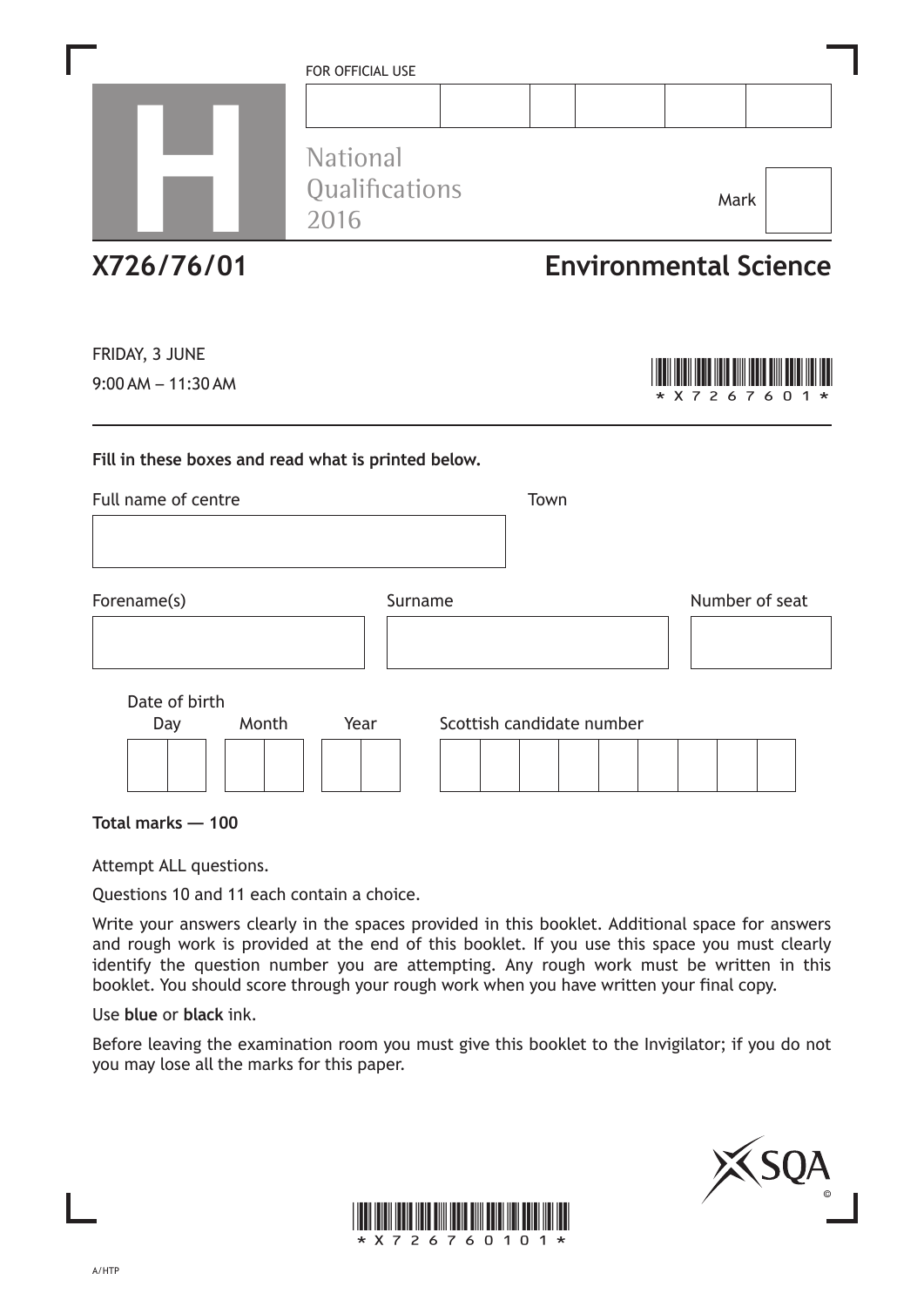

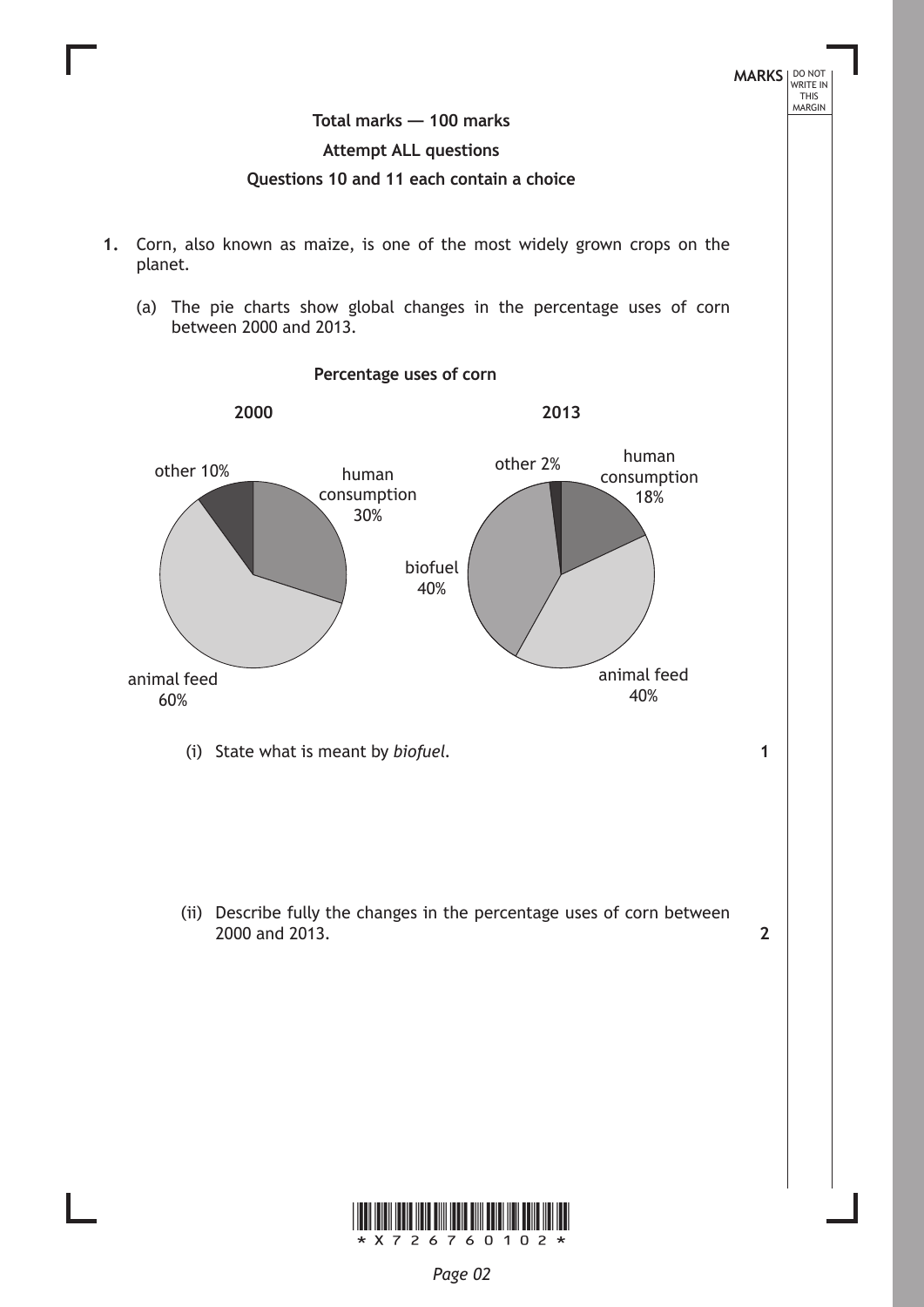

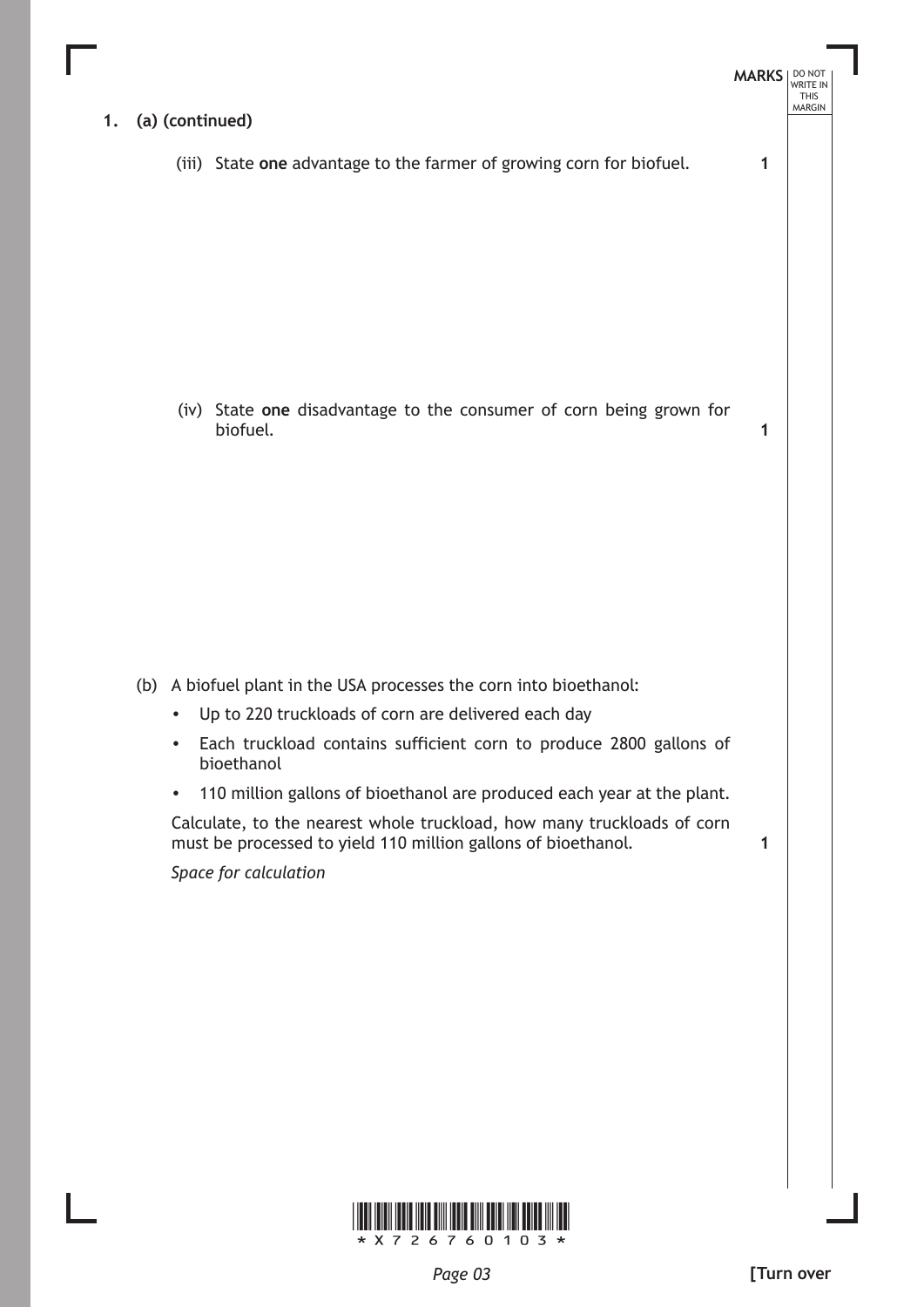#### **1. (continued)**

(c) Biofuels produced from crops are often said to be *carbon-neutral*.

The term *carbon-neutral* implies that there is no net release of carbon dioxide into the atmosphere and therefore does not contribute to global warming.

The claim that biofuels are carbon-neutral could be disputed.

Suggest **one** reason for and **one** reason against the claim.

(d) Describe, using a named example, a legislative role that Government plays in food production.

**2**

**MARKS** NO NOT

**2**

THIS<br>MARGIN

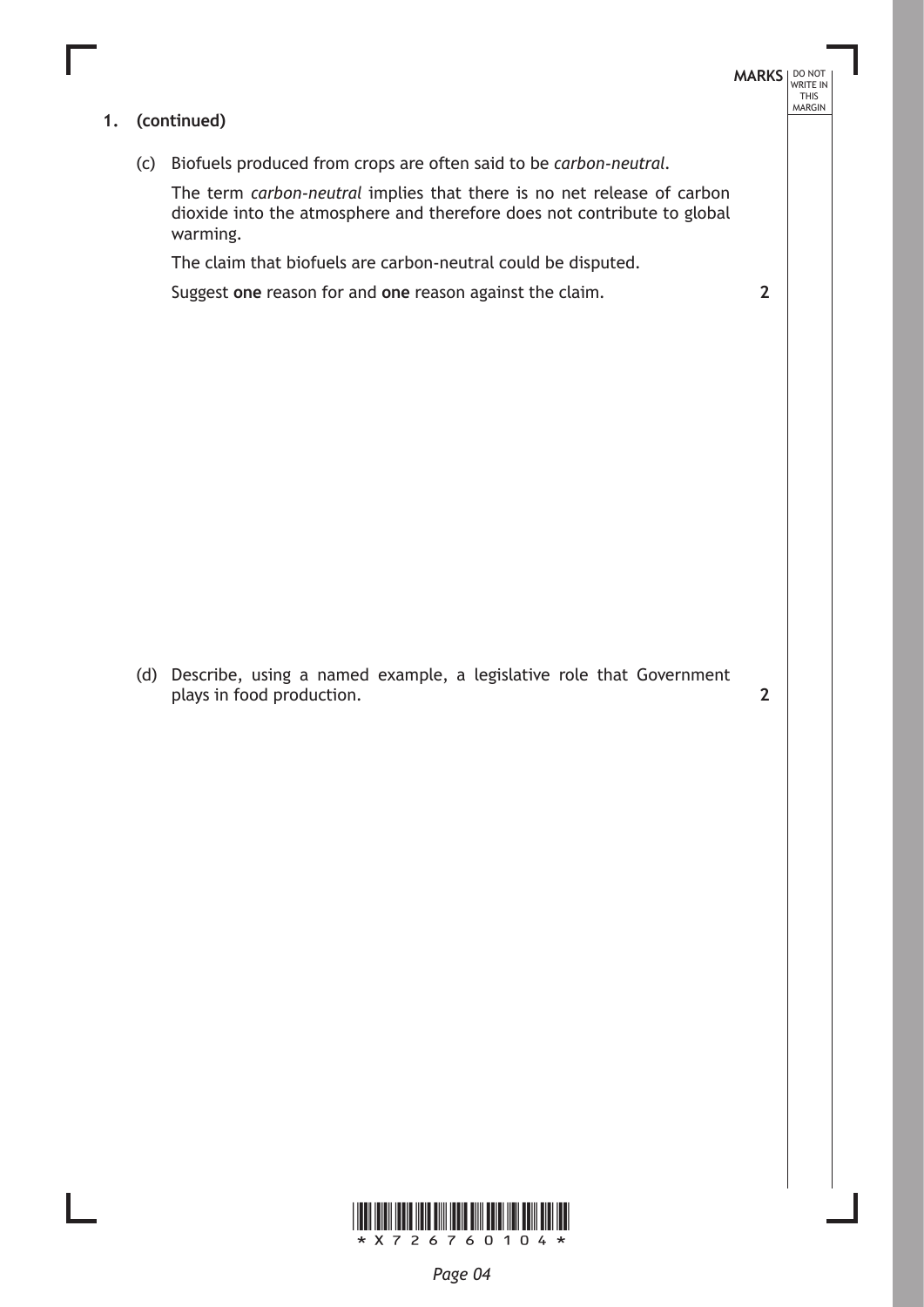

California is the most populated state in the USA. Rain normally falls in California only during the winter and spring months. The coastal urban centres are supplied by a series of pipelines and canals transporting water from snow melt and streams from the Sierra Nevada mountains. This is supplemented by aquifers near the coast.

- (a) Suggest a possible impact of global warming on availability of freshwater from the following:
	- (i) the mountains;

**2.**

(ii) aquifers near the coast.



**1**

**1**

THIS<br>MARGIN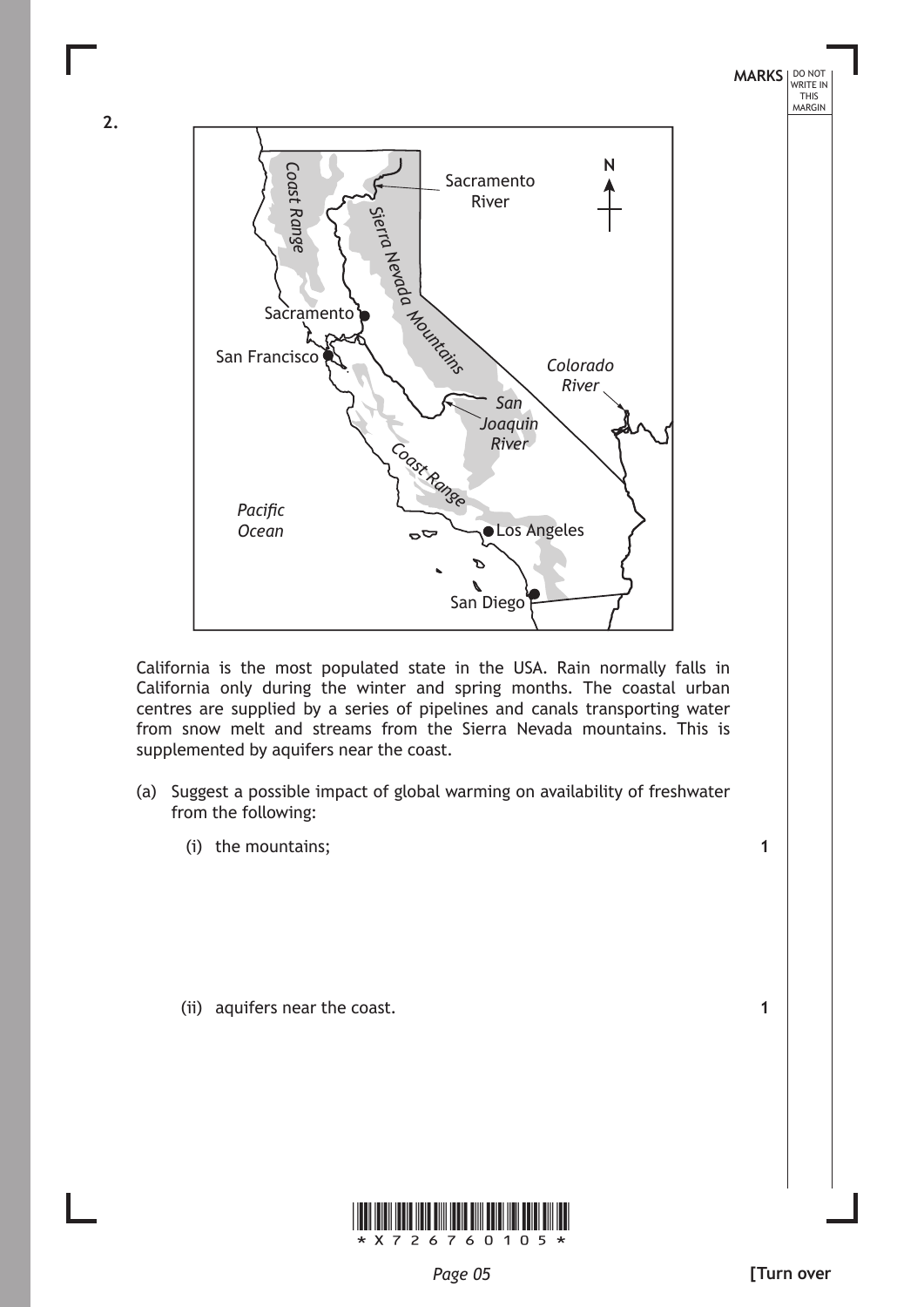## **MARKS DO NOT
WRITE IN** <br>
THIS
MARGIN

## **2. (continued)**

(b) The table displays data on water usage in California.

| Sector                                                       | Water usage in a<br>normal rainfall year<br>$(\%)$ | Water usage in a<br>drought year<br>$(\%)$ |
|--------------------------------------------------------------|----------------------------------------------------|--------------------------------------------|
| Urban                                                        | 10                                                 | 14                                         |
| Agricultural                                                 | 40                                                 | 53                                         |
| Environmental<br>(maintaining river systems<br>and wetlands) | 50                                                 | 33                                         |

Explain the changes in the water usage for each sector between normal rainfall and drought years. **3**

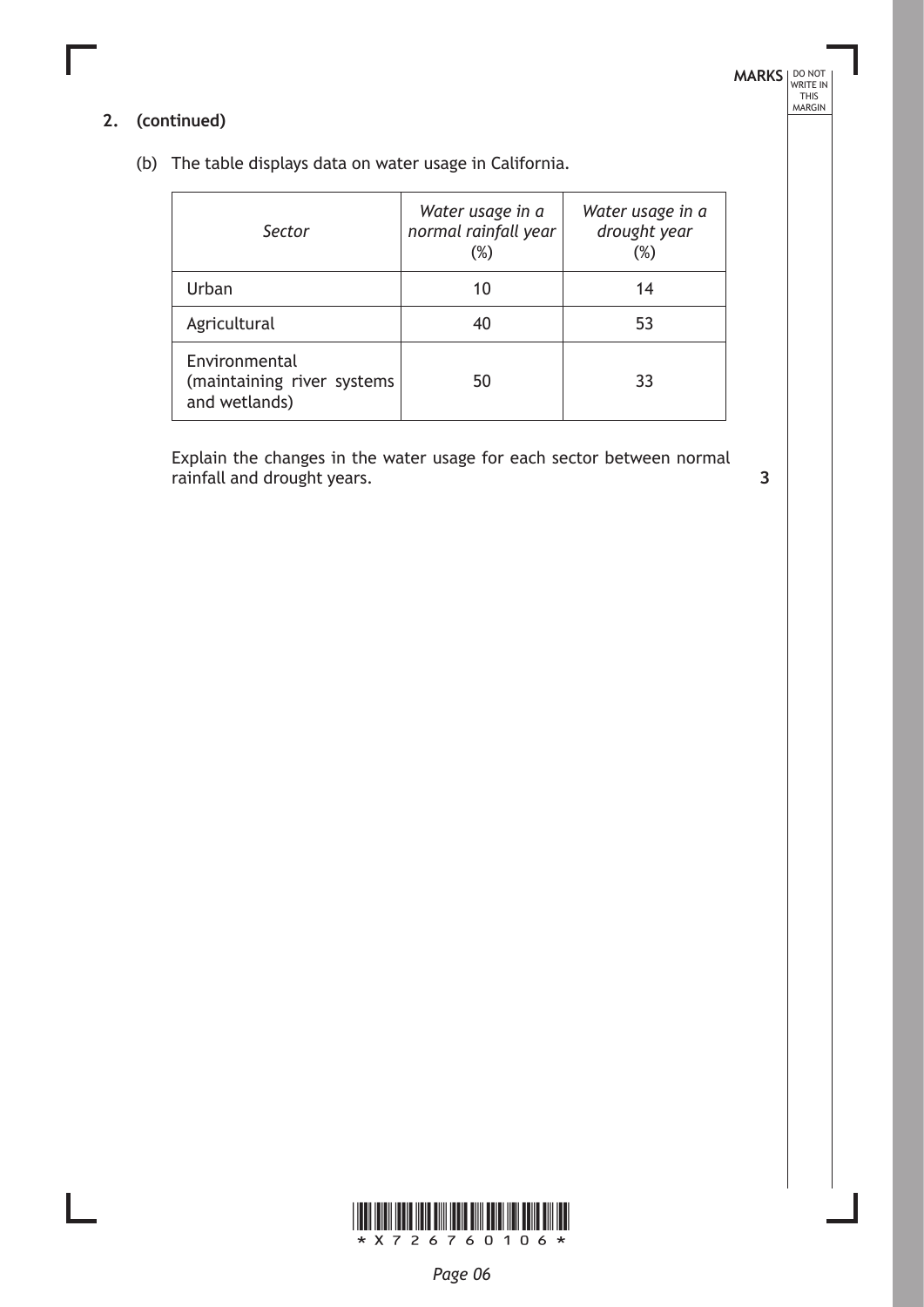**MARKS** NO NOT THIS<br>MARGIN **2. (continued)** (c) Agriculture in California is located mainly in the valleys of the Sacramento and San Joaquin rivers and in the south by the Colorado River. California produces an estimated one-third of vegetables and two-thirds of fruit and nuts grown in the USA. In the period 2011–2014, California experienced continual drought and farmers had to make choices as to which crops were viable. (i) Suggest whether fruit trees or vegetables should get priority for irrigation during drought years. Give a reason for your answer. (ii) Farmers are turning to drilling wells to access water stored in aquifers. Explain why this could be unsustainable. (iii) Suggest **one** strategy that farmers could adopt to continue food production in areas subject to ongoing drought. **1 2 1**

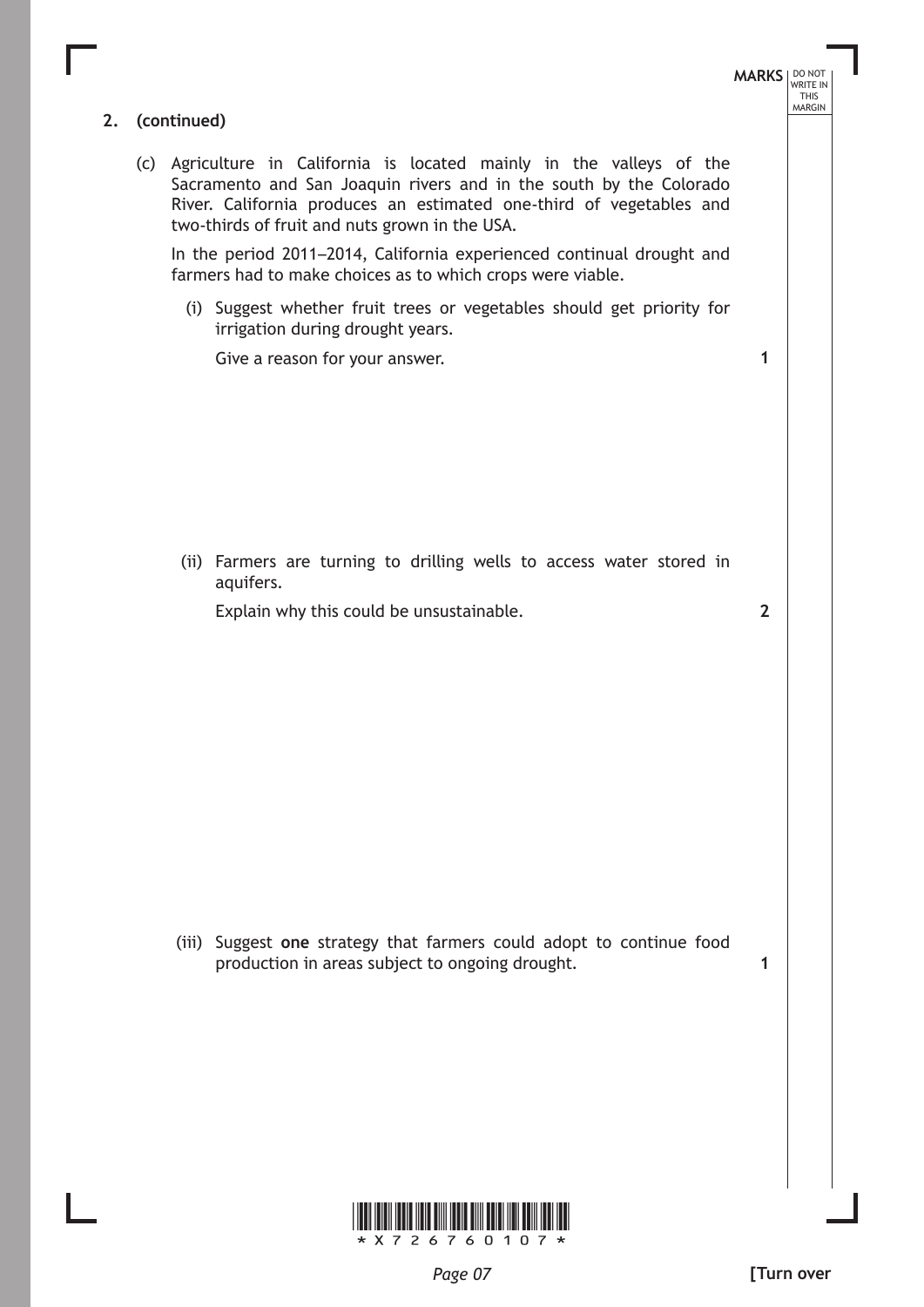**3.** The snowshoe hare is a herbivore and is the principal prey of the lynx.





**MARKS** NO NOT

**1**

**2**

THIS<br>MARGIN

Snowshoe hare **Lynx** 

The graph below shows cycles in the populations of snowshoe hare and lynx in northern Canada over a 20-year period.



- (a) Explain how the data in the graph show that lynx predation of the hare is density-dependent.
- (b) Using information from the graph, explain why the evidence suggests that the hare is not the only food source for the lynx.

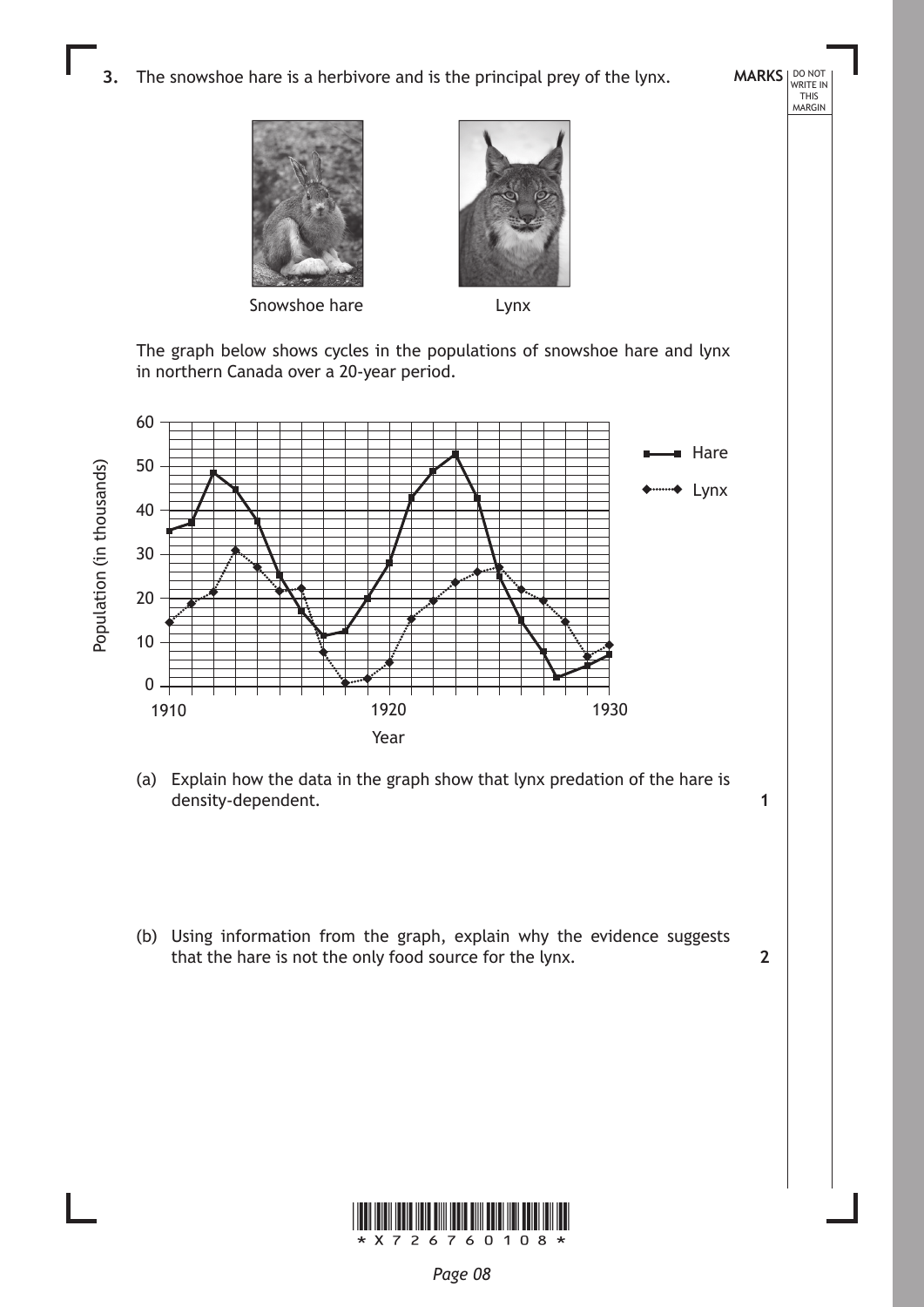

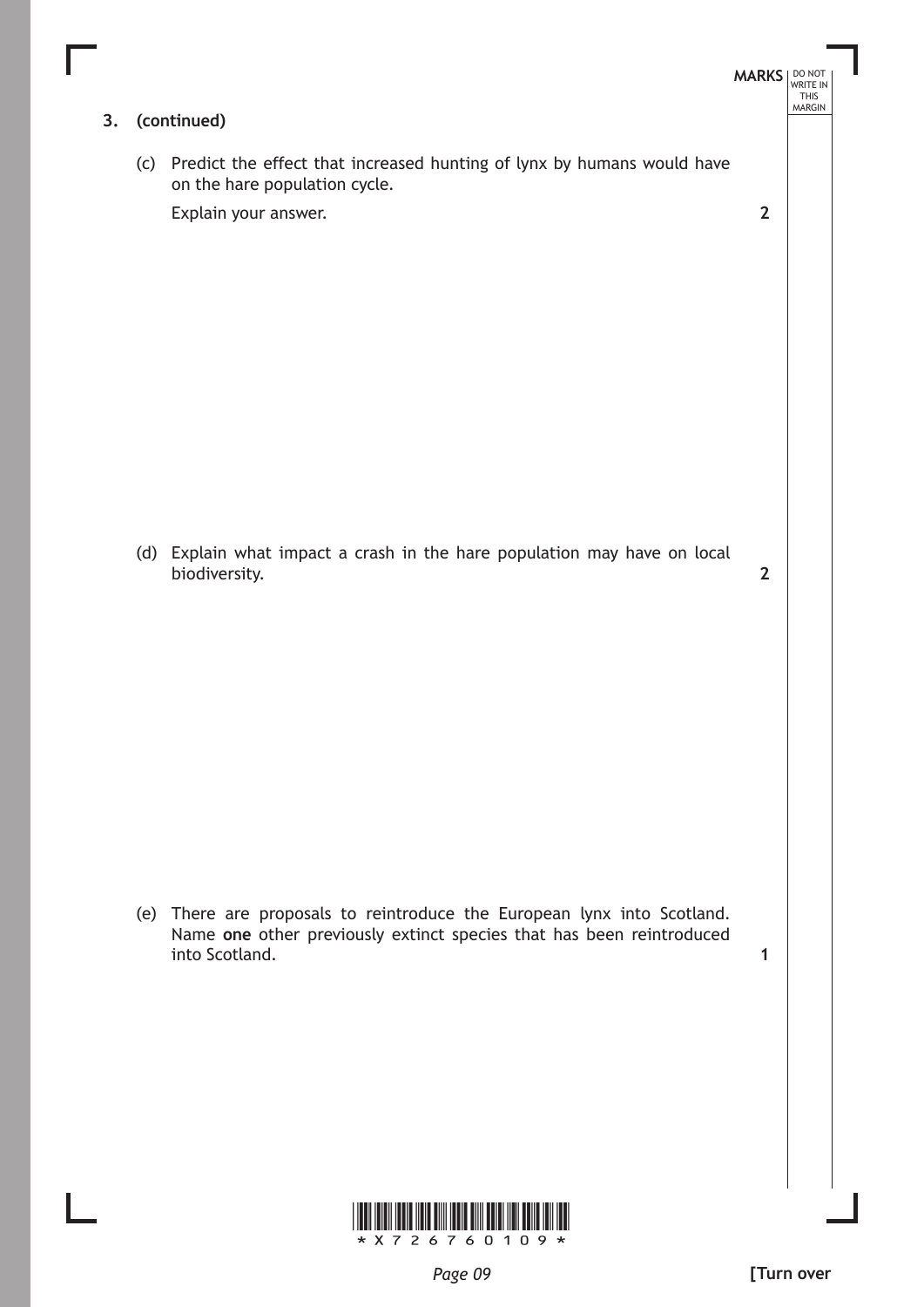**MARKS** NO NOT WRITE IN<br>THIS<br>MARGIN

4. Product obsolescence refers to the time and state in which a piece of technology or a product ceases to be useful, productive or compatible.



There are different categories of obsolescence, including:

- • **Technological** a new technology or product supersedes the old, even if the old technology is still functional
- • **Planned** a product is deliberately designed to have an artificially limited lifespan
- • **Psychological** a consumer is persuaded that they need a new product even when their existing product is working well.
- (a) The table shows the types of obsolescence associated with different products.

| Product                      | <b>Technological</b><br>obsolescence | Planned<br>obsolescence | Psychological<br>obsolescence | Designed to<br>last |
|------------------------------|--------------------------------------|-------------------------|-------------------------------|---------------------|
| Light bulb                   |                                      |                         |                               |                     |
| Computer<br>software         |                                      |                         |                               |                     |
| Mobile phone                 |                                      |                         |                               |                     |
| Luxury car<br>eg Rolls Royce |                                      |                         |                               |                     |
| Printer<br>cartridge         |                                      |                         |                               |                     |

Complete the table to show which category each of the following would be most likely to fit into.

Justify your answers.

- (i) Mobile phone
- (ii) Printer cartridge



**1**

**1**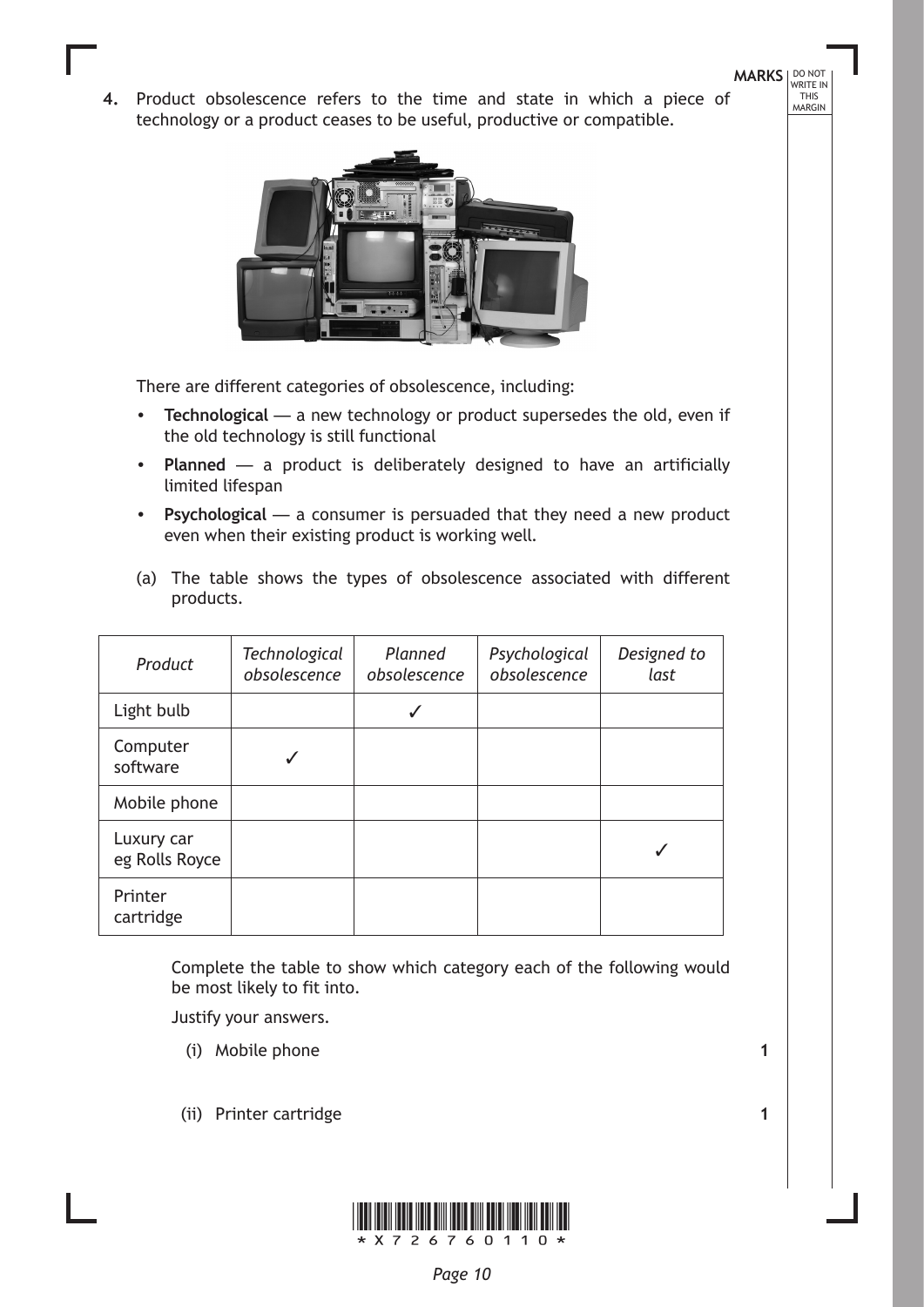

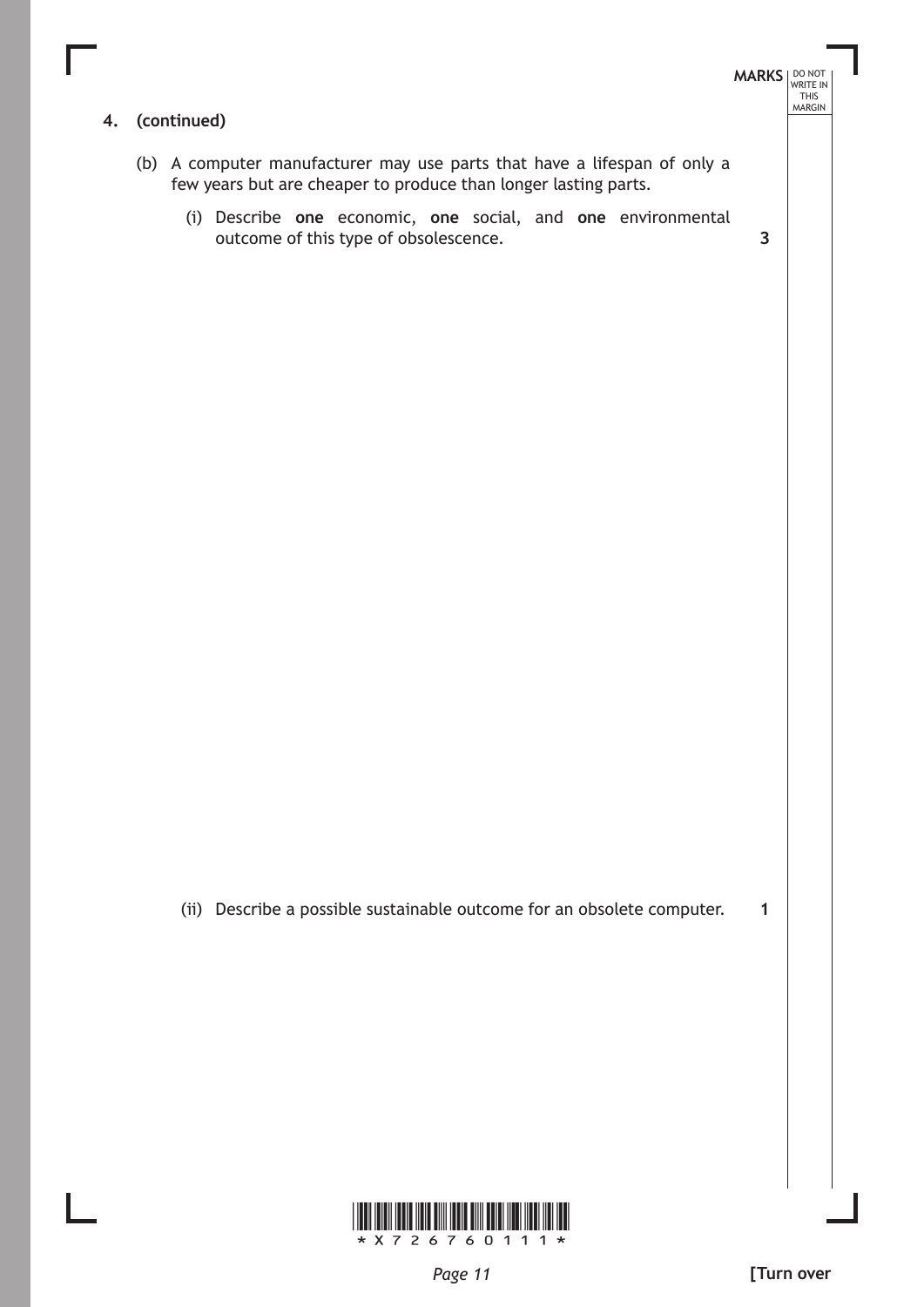#### **4. (continued)**

(c) Waste laptop batteries must be processed according to the EU's Hazardous Waste Directive. Transportation and disposal should only be carried out by a licenced waste carrier.

Other than the Hazardous Waste Directive, name another piece of waste management legislation. **1**

**MARKS DO NOT
WRITE IN** <br>
THIS
MARGIN

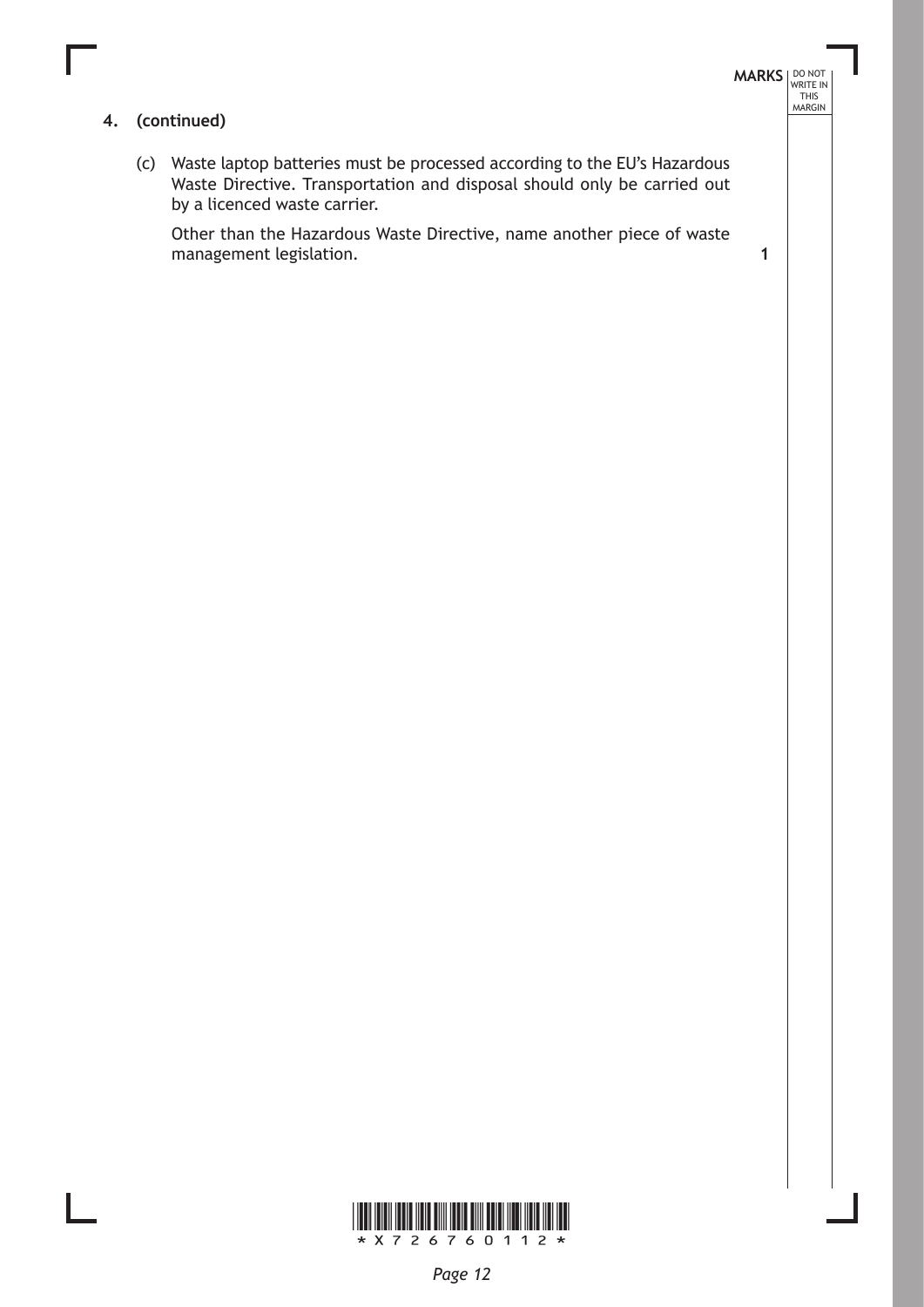**5.** In 2010 the International Union for the Conservation of Nature (IUCN) identified species in danger of extinction.

The table shows the numbers of species identified in 2010 as being in danger of extinction, as a percentage of the number of species evaluated.

| Group            | Number of<br>recorded<br>species | Number of<br>species<br>evaluated | Number of<br>evaluated<br>species in<br>danger of<br>extinction | Evaluated<br>species in<br>danger of<br>extinction<br>$(\%)$ |
|------------------|----------------------------------|-----------------------------------|-----------------------------------------------------------------|--------------------------------------------------------------|
| Amphibians       | 6433                             | 6351                              | 2236                                                            | 35                                                           |
| <b>Birds</b>     | 9998                             | 9865                              | 1381                                                            |                                                              |
| Fish             | 31 300                           | 8814                              | 1851                                                            | 21                                                           |
| Invertebrates    | 1305300                          | 9526                              | 2858                                                            | 30                                                           |
| Mammals          | 5501                             | 5491                              | 1131                                                            | 21                                                           |
| Reptiles         | 9084                             | 2829                              | 594                                                             | 21                                                           |
| Flowering plants | 281821                           | 12914                             | 8781                                                            | 68                                                           |

(a) (i) Calculate the percentage of evaluated bird species estimated to be in danger of extinction.

*Space for calculation*

(ii) Suggest a reason why so few of the invertebrate species have been evaluated.





**MARKS** NO NOT THIS<br>MARGIN

**1**

**1**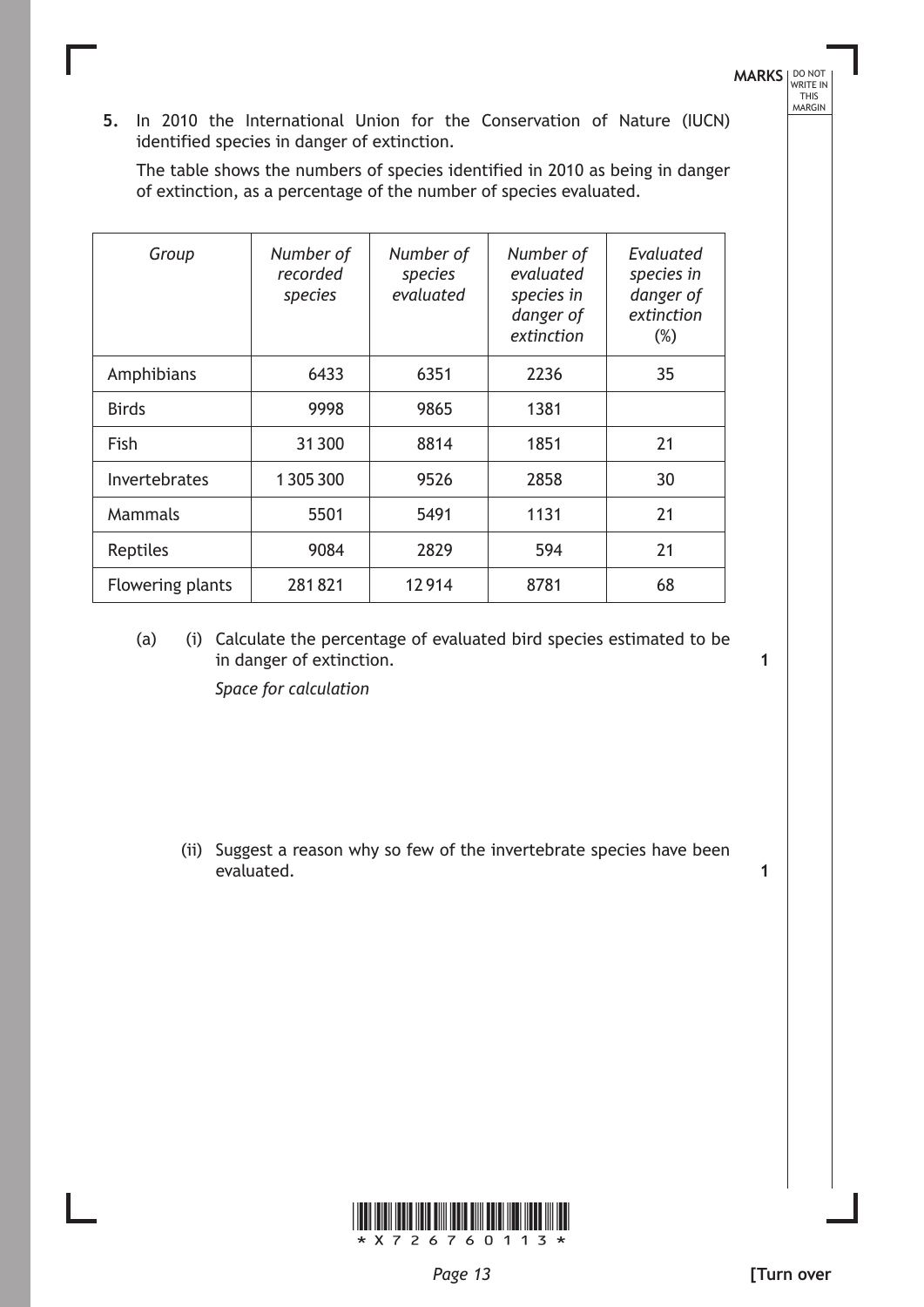#### **5. (continued)**

(b) Flowering plants is the group with the highest percentage of species in danger of extinction.

State **two** ways in which intensive agriculture might have contributed to the endangered status of some flowering plants.

(c) Scotland is home to six species of amphibian: three newts, two toads and one frog.

All these amphibians begin life as eggs laid in ponds and ditches, which hatch into tadpoles that initially feed on algae and invertebrates. Over a period of 4 to 18 months, the tadpoles metamorphose into adults. They then leave the water and become active terrestrial carnivores, feeding mainly on insects, slugs and worms. During winter they are found inactive in damp sheltered places under rocks and logs, or in mud at the bottom of ponds. They become sexually mature between the ages of three to five years, returning in early spring to breed in the pond where they hatched.

(i) Explain how the over-use of fertilisers could decrease amphibian populations.

**2**



**2**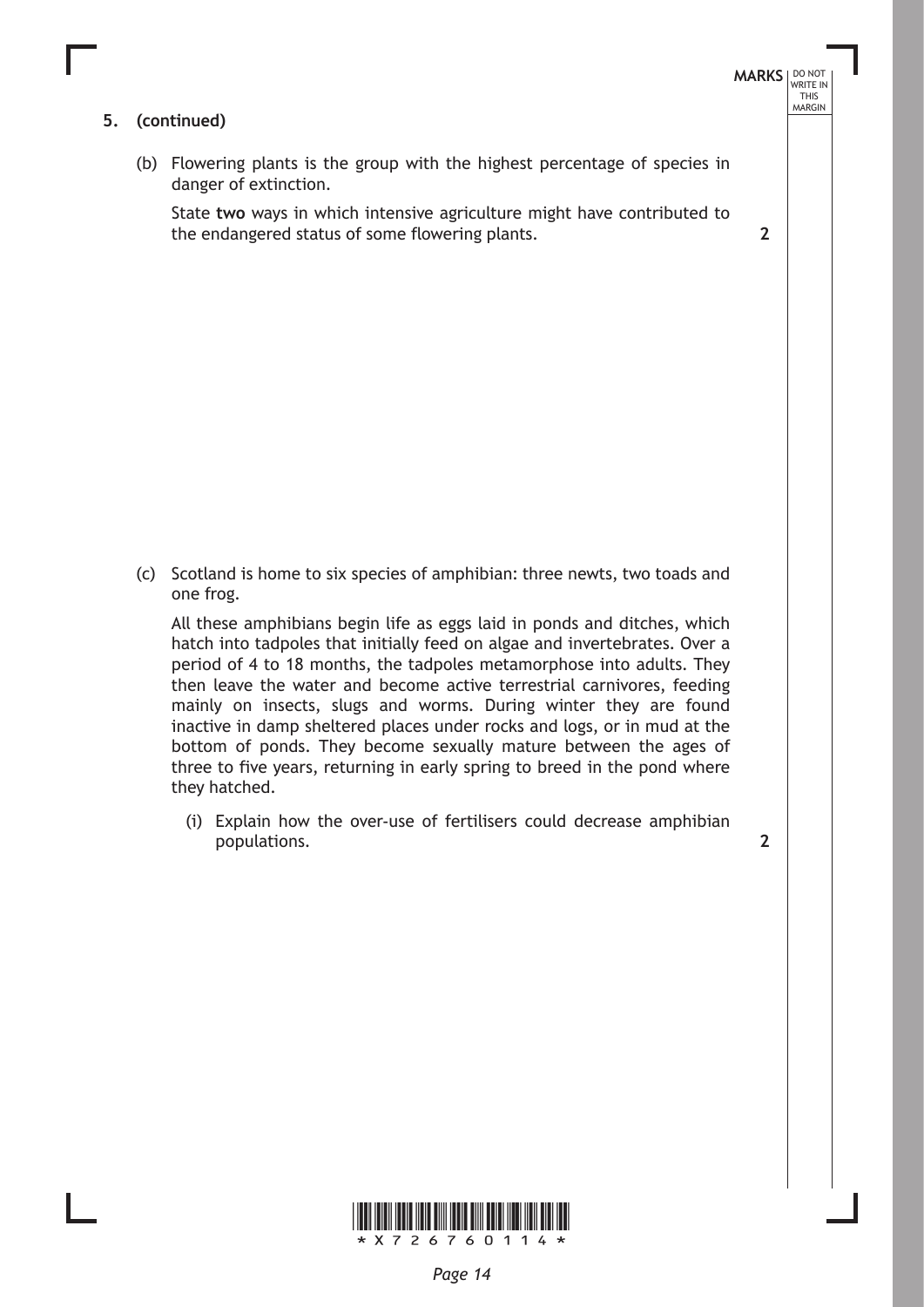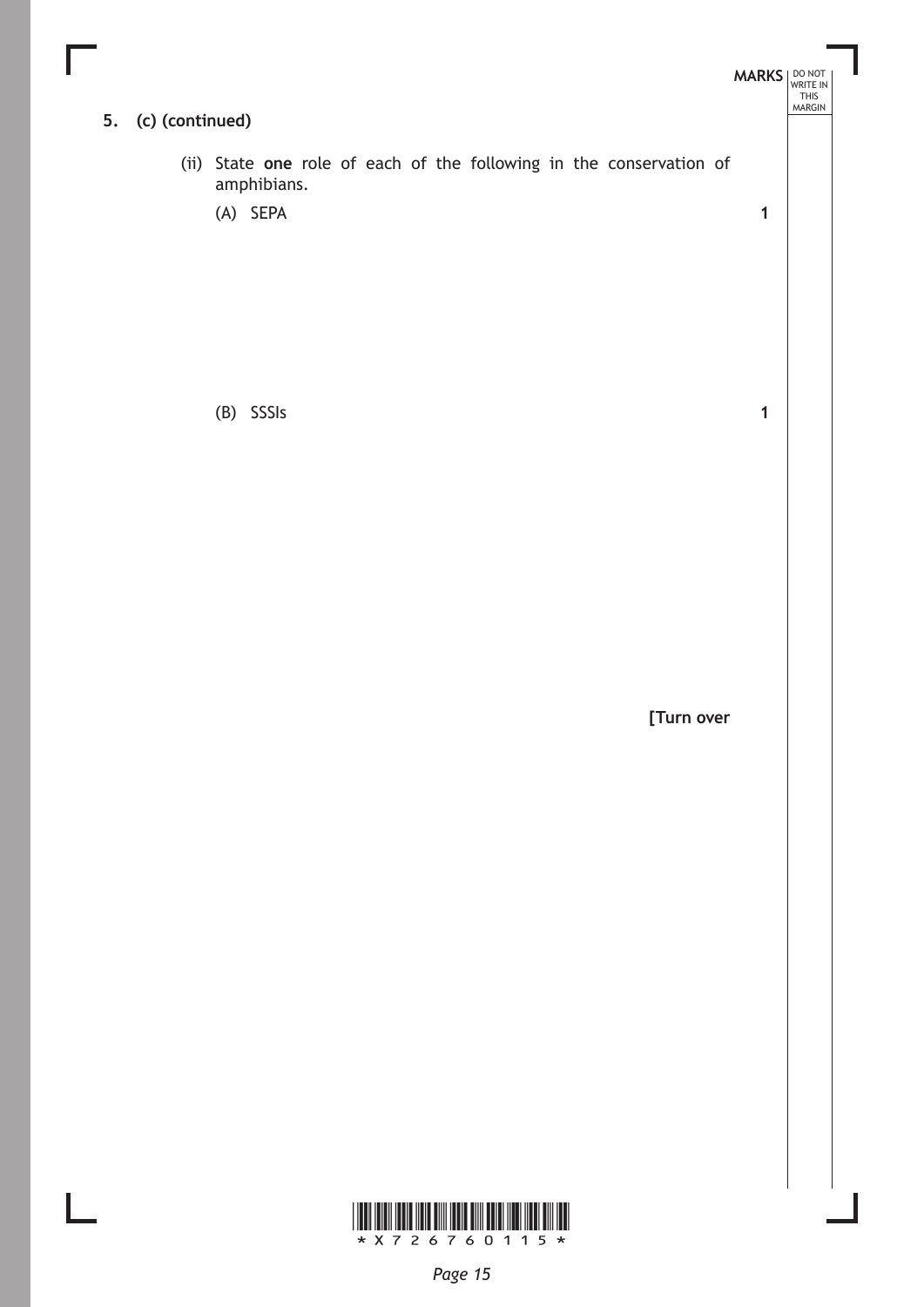**MARKS** WRITE IN 6. The graph below shows altitude and temperature changes associated with the layers in the Earth's atmosphere.



(a) (i) Name the layer where most weather events take place.

 (ii) After take-off, some aircraft climb rapidly to above 10 000 m. Explain an environmental advantage in doing this.



**1**

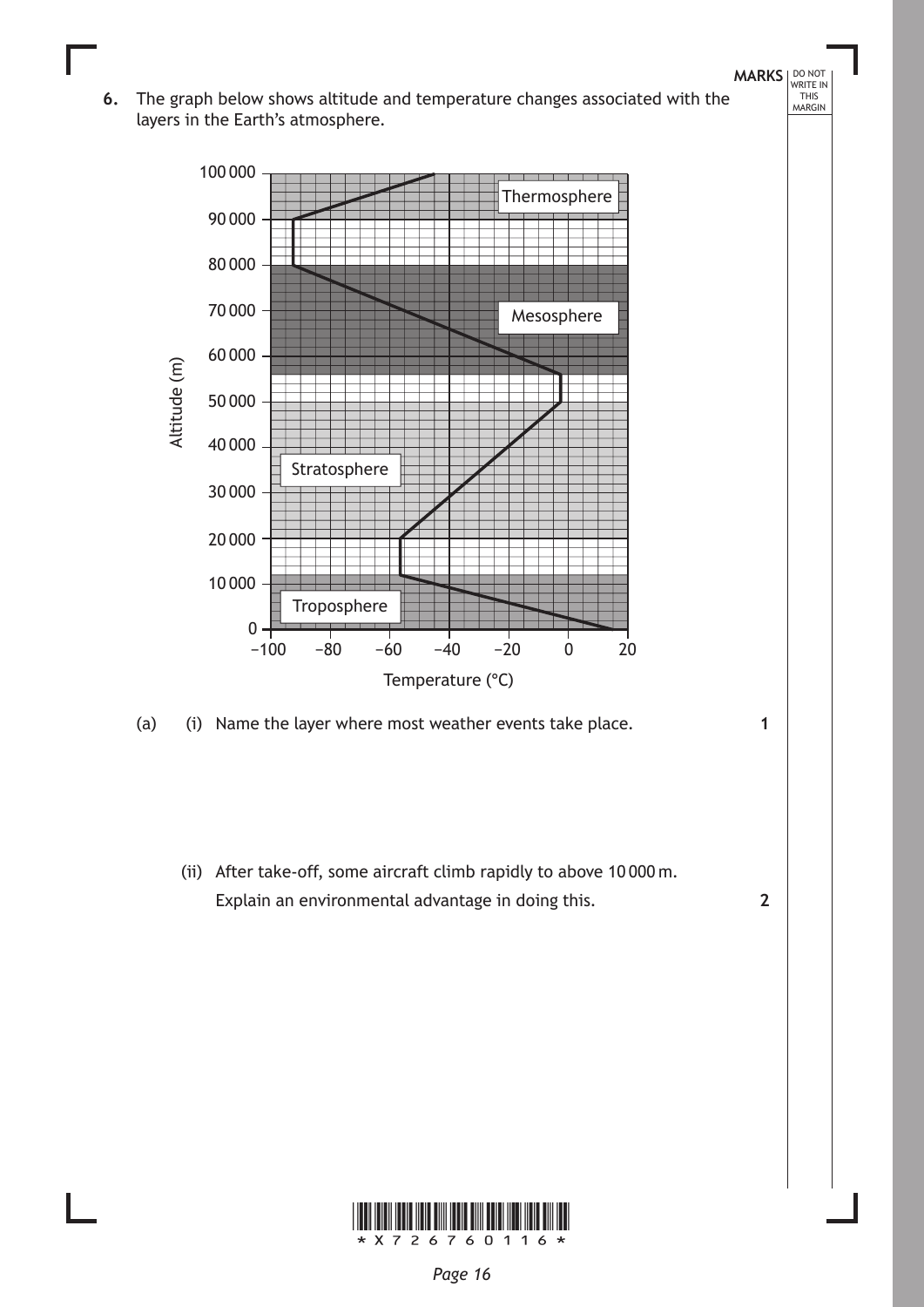|                 |                                                                                                                                                      | <b>MARKS</b> |
|-----------------|------------------------------------------------------------------------------------------------------------------------------------------------------|--------------|
| (a) (continued) |                                                                                                                                                      |              |
|                 | (iii) The Earth's atmosphere contains a high abundance of oxygen<br>compared with other planets. This allows for the formation of<br>ozone $(O_3)$ . |              |
|                 | State where in the atmosphere the highest concentration of ozone<br>is found.                                                                        | 1            |
|                 |                                                                                                                                                      |              |
|                 | (b) Ozone is an example of a natural greenhouse gas.                                                                                                 |              |
|                 | (i) Name an anthropogenic greenhouse gas.                                                                                                            | 1            |
|                 |                                                                                                                                                      |              |
|                 |                                                                                                                                                      |              |
|                 |                                                                                                                                                      |              |
|                 | (ii) Explain the contribution of this anthropogenic greenhouse gas to<br>the enhanced greenhouse effect.                                             | 3            |
|                 |                                                                                                                                                      |              |
|                 |                                                                                                                                                      |              |
|                 |                                                                                                                                                      |              |
|                 |                                                                                                                                                      |              |
|                 |                                                                                                                                                      |              |
|                 |                                                                                                                                                      |              |
|                 |                                                                                                                                                      |              |
|                 |                                                                                                                                                      |              |
|                 |                                                                                                                                                      |              |
|                 |                                                                                                                                                      |              |
|                 |                                                                                                                                                      |              |

Ш

 $\mathbf{L}$ 

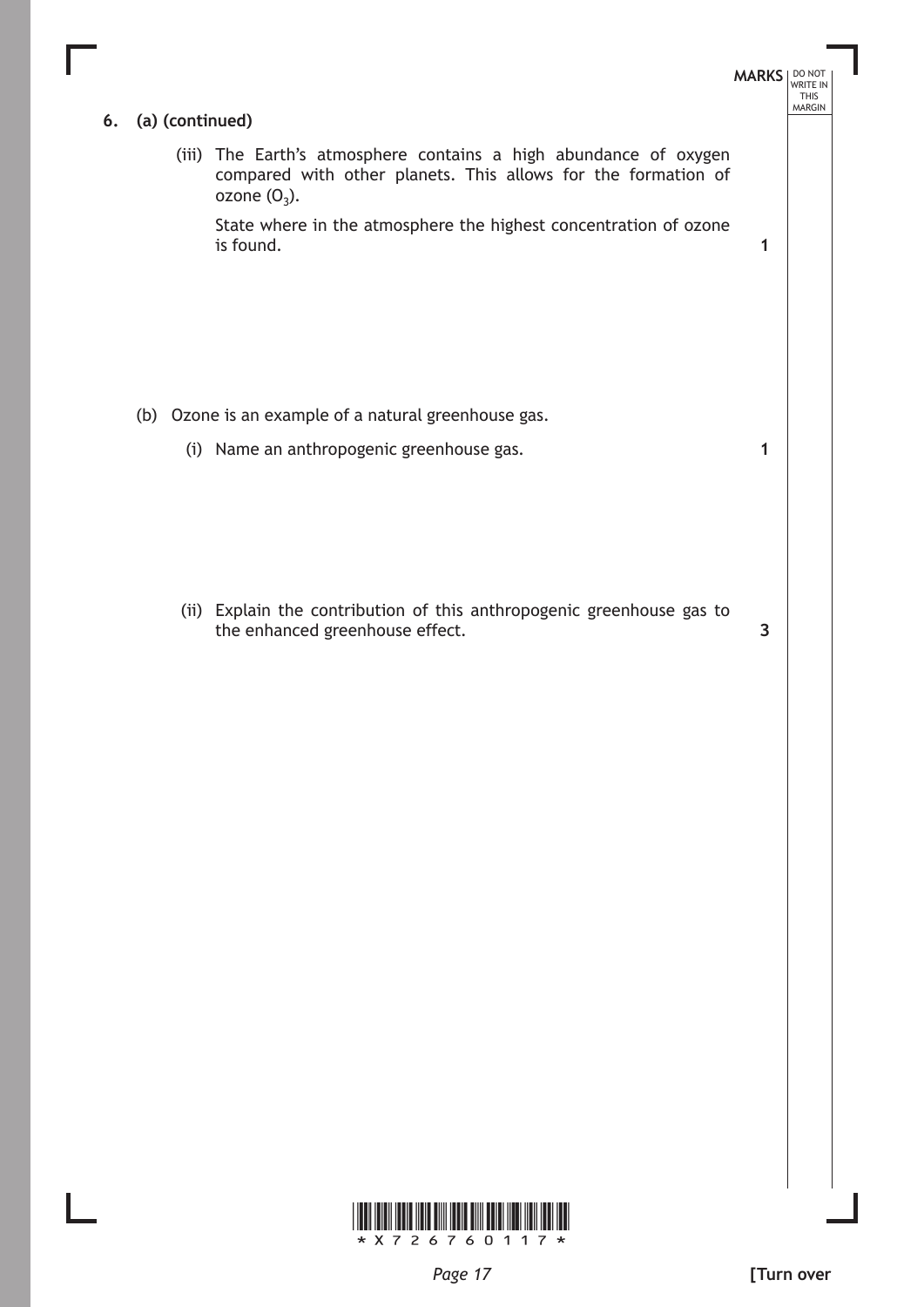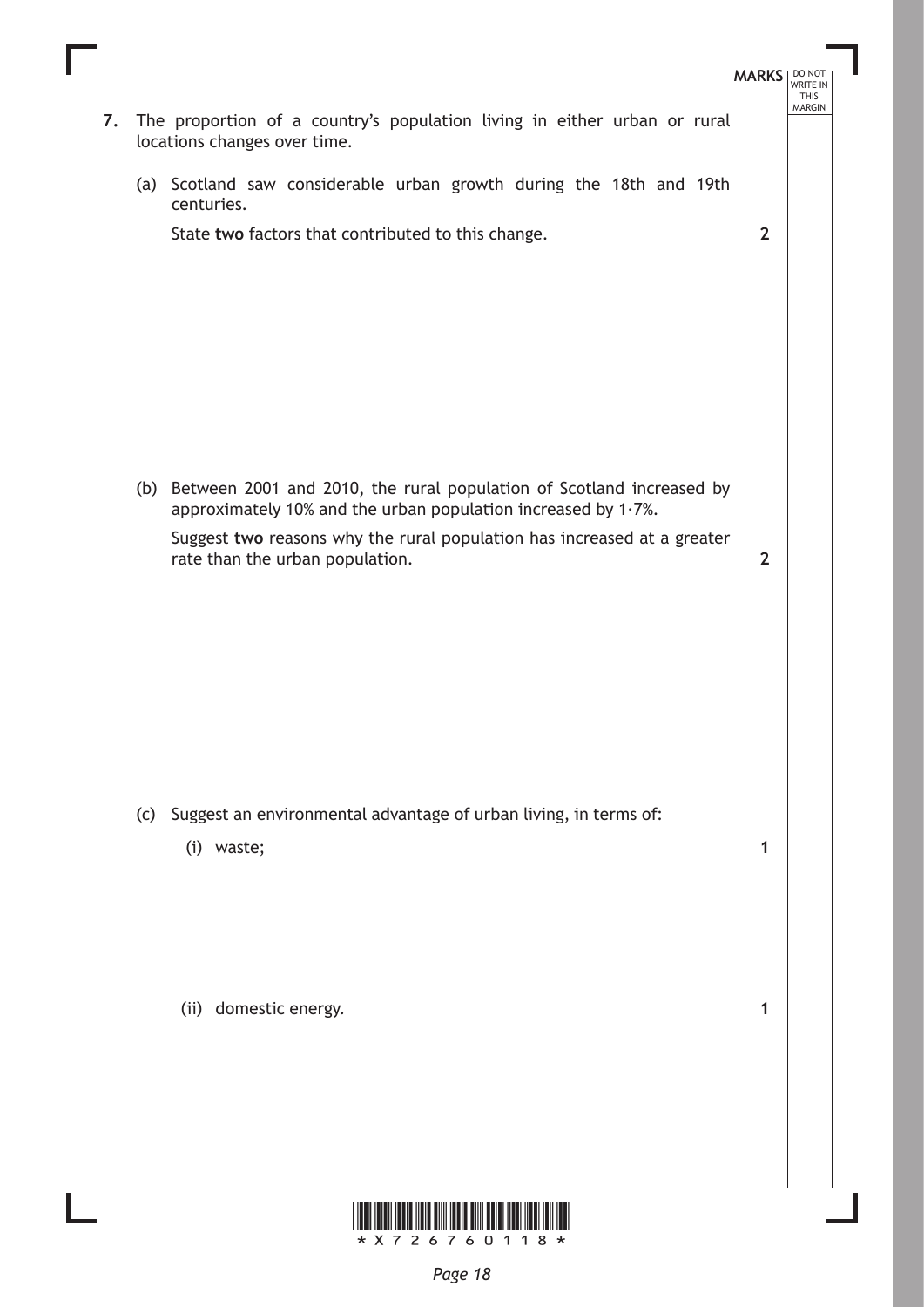|    |                                                                                                        | <b>MARKS</b> | DO NOT<br>WRITE IN<br><b>THIS</b><br>MARGIN |
|----|--------------------------------------------------------------------------------------------------------|--------------|---------------------------------------------|
| 7. | (continued)                                                                                            |              |                                             |
|    | (d) Explain the impacts that the development of road transport links has on<br>biodiversity.           | $\mathbf{3}$ |                                             |
|    |                                                                                                        |              |                                             |
|    |                                                                                                        |              |                                             |
|    |                                                                                                        |              |                                             |
|    |                                                                                                        |              |                                             |
|    |                                                                                                        |              |                                             |
|    |                                                                                                        |              |                                             |
|    |                                                                                                        |              |                                             |
|    | (e) Changes in land use, such as developing new transport links, requires<br>environmental assessment. |              |                                             |
|    | (i) State the purpose of environmental assessment.                                                     | $\mathbf{1}$ |                                             |
|    | (ii) Describe the difference between an EIA and SEA.                                                   | 1            |                                             |
|    |                                                                                                        |              |                                             |
|    |                                                                                                        |              |                                             |
|    |                                                                                                        |              |                                             |

Г

L



 $\overline{\phantom{a}}$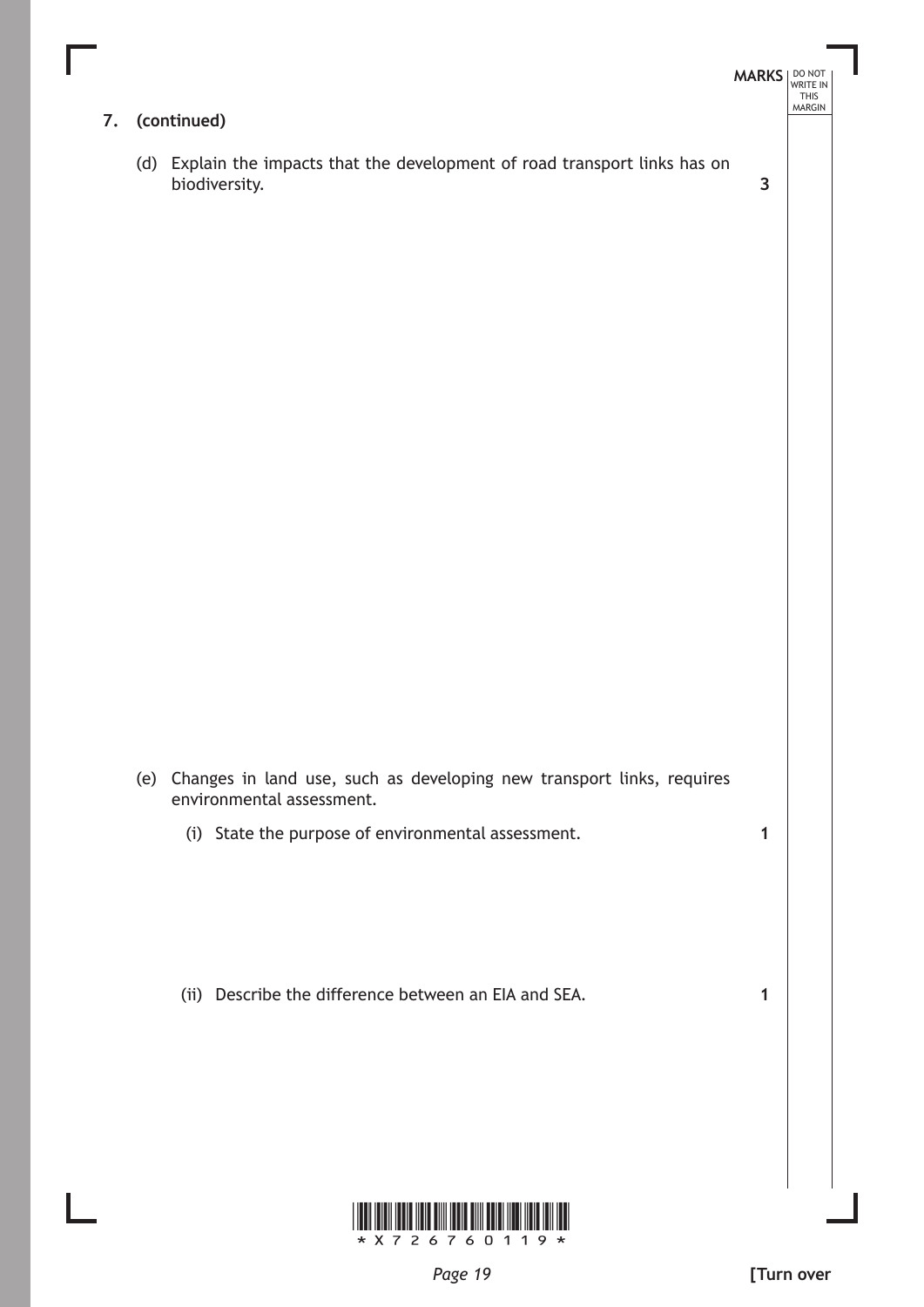- **MARKS** NO NOT THIS MARGIN
- **8.** India has the world's second largest population, with over 1·3 billion citizens. This is currently increasing by 1·41% per year. Since the 1960s, the country has introduced a range of strategies to improve crop yields and improve food security.
	- (a) Name a global strategy used for increasing land-based food production and another strategy used for increasing aquatic food production. **2**



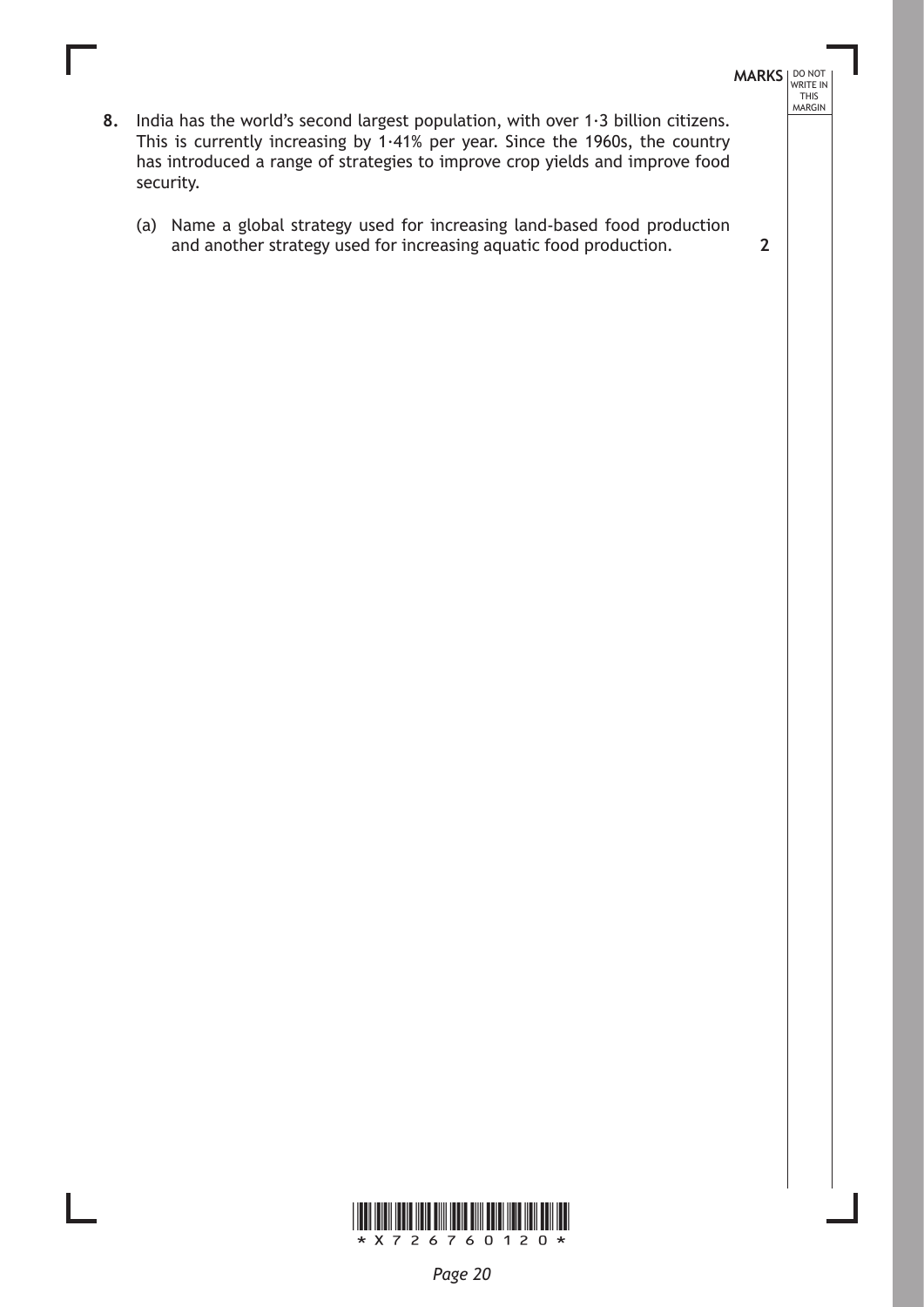**3**

### **8. (continued)**

(b) The data in the table below refer to cereal production in India between 2010 and 2012.

| Crop  | Area<br>(million hectares) |      | Production<br>(million tonnes) |      |      | Yield<br>(tonnes/hectare) |      |      |      |
|-------|----------------------------|------|--------------------------------|------|------|---------------------------|------|------|------|
|       | 2010                       | 2011 | 2012                           | 2010 | 2011 | 2012                      | 2010 | 2011 | 2012 |
| Rice  | 42                         | 43   | 44                             | 89   | 96   | 105                       | 7.17 | 2.23 | 2.39 |
| Wheat | 29                         | 29   | 30                             | 81   | 87   | 95                        | 7.79 | 3.00 | 3.17 |

Draw a line graph to show the production of rice and wheat between 2010 and 2012.

(Additional graph paper, if required, can be found on *Page 33*)



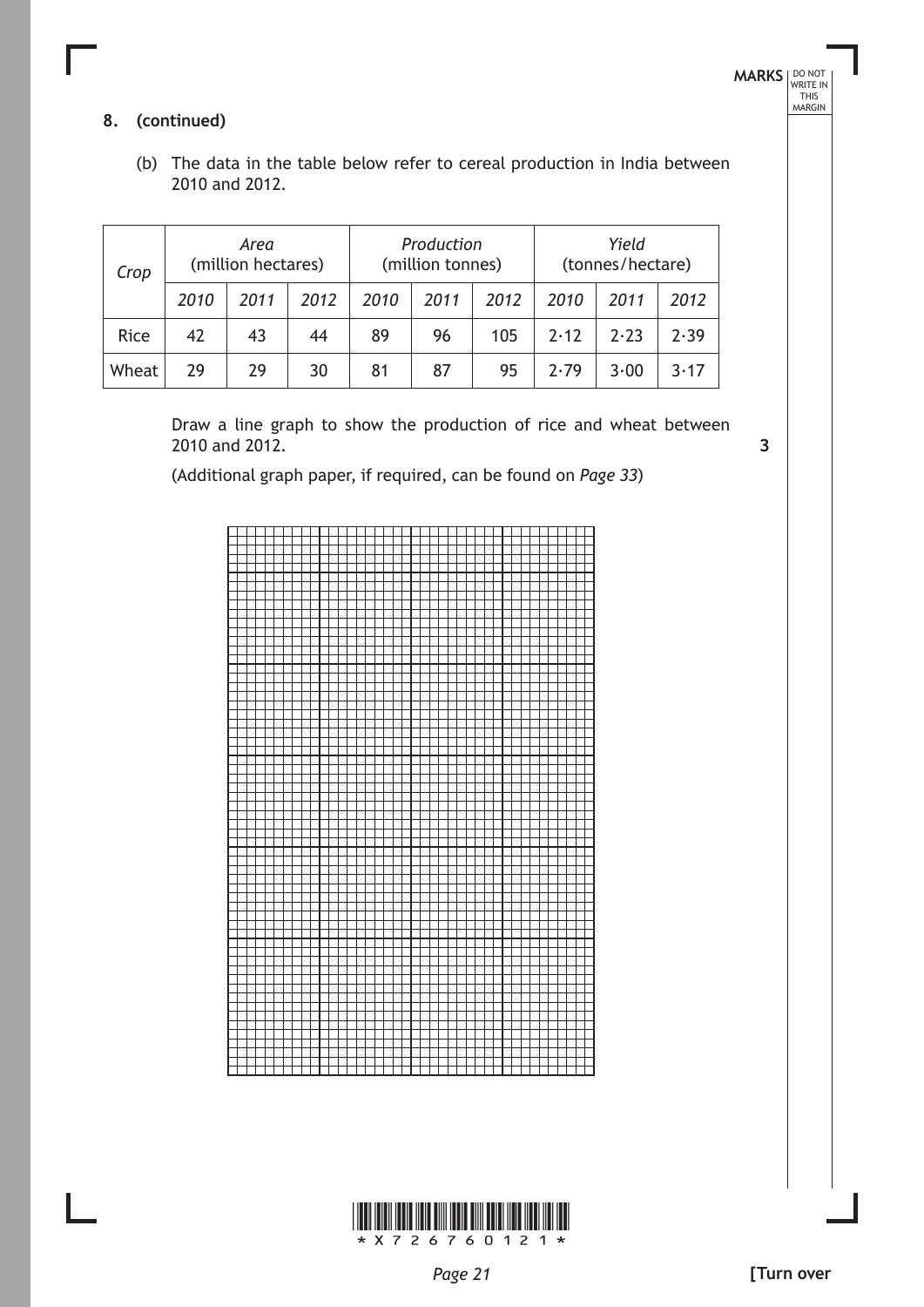**8. (continued)**

(c) Crop production is reliant on the conversion of light energy into chemical energy.

Net productivity = gross productivity − respiration

Explain what is meant by *gross productivity*.

(d) Increasing affluence has resulted in an increase in meat consumption in many places.

Explain why an increase in meat consumption may **not** be sustainable.

**2**

**MARKS** NO NOT

**2**

THIS MARGIN

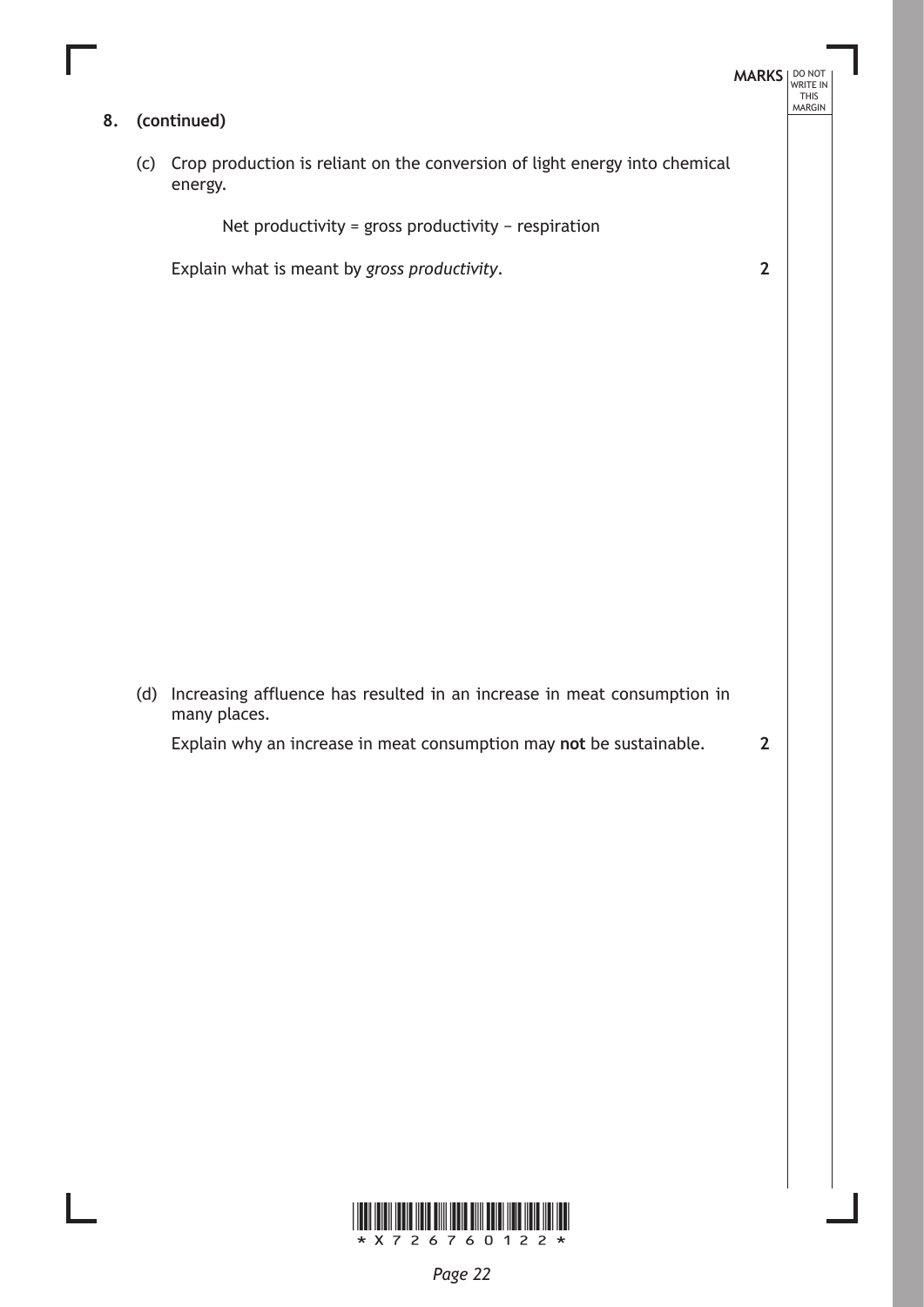**[Turn over for next question**

**do not write on this page**



 $\mathbb{R}$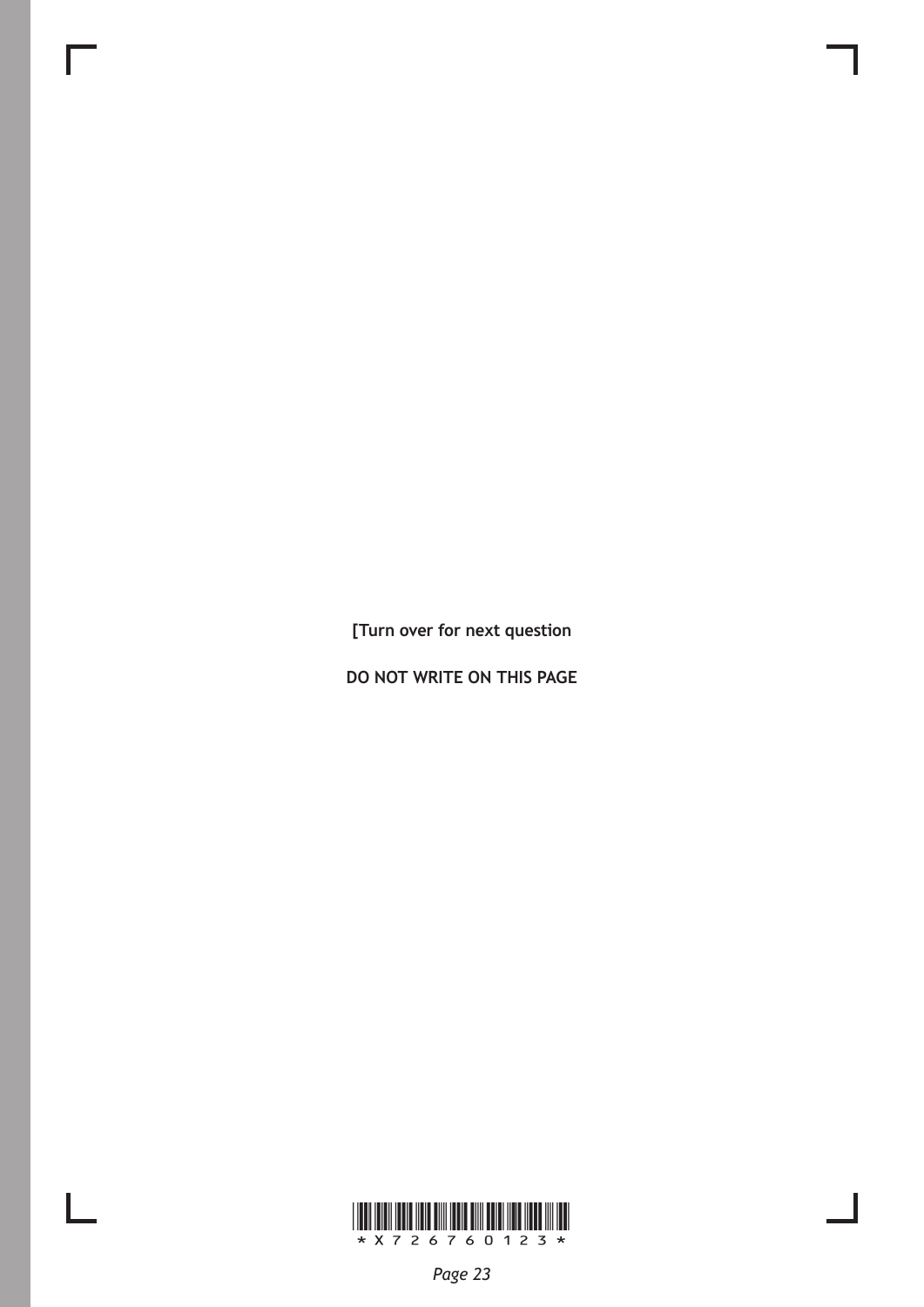

Date

(i) Describe the trends shown in the graph. **2**

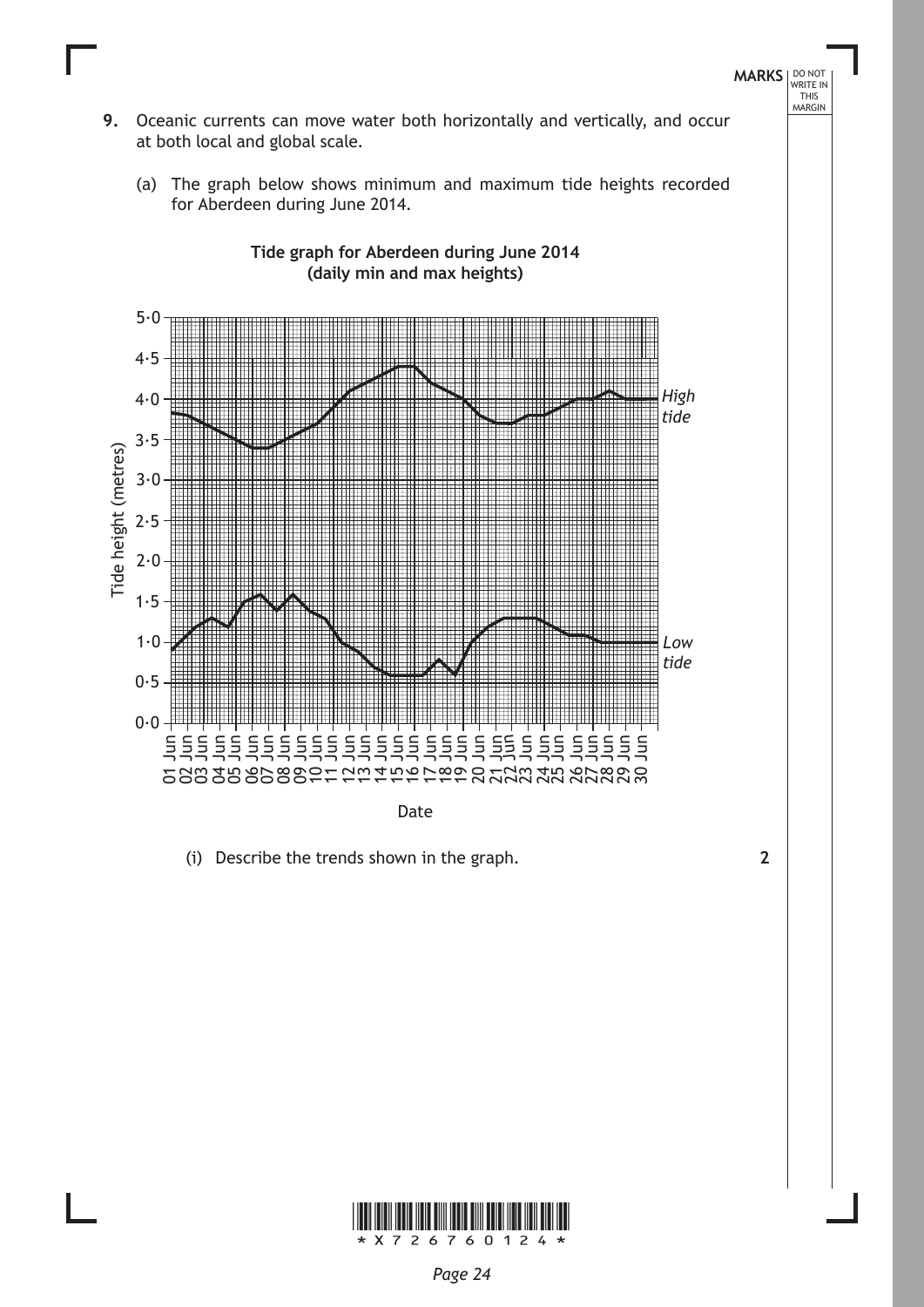#### **9. (a) (continued)**

(ii) The daily tidal range is the difference between the high and low tide heights.

A "spring tide" occurs when the daily tidal range is at its maximum.

A "neap tide" occurs at the point where there is least change.

Calculate the range for the neap tide shown in the graph.

*Space for calculation*

(iii) Identify the dates on which the spring tide occurred.

**[Turn over**

**MARKS** NO NOT

**1**

**1**

THIS MARGIN

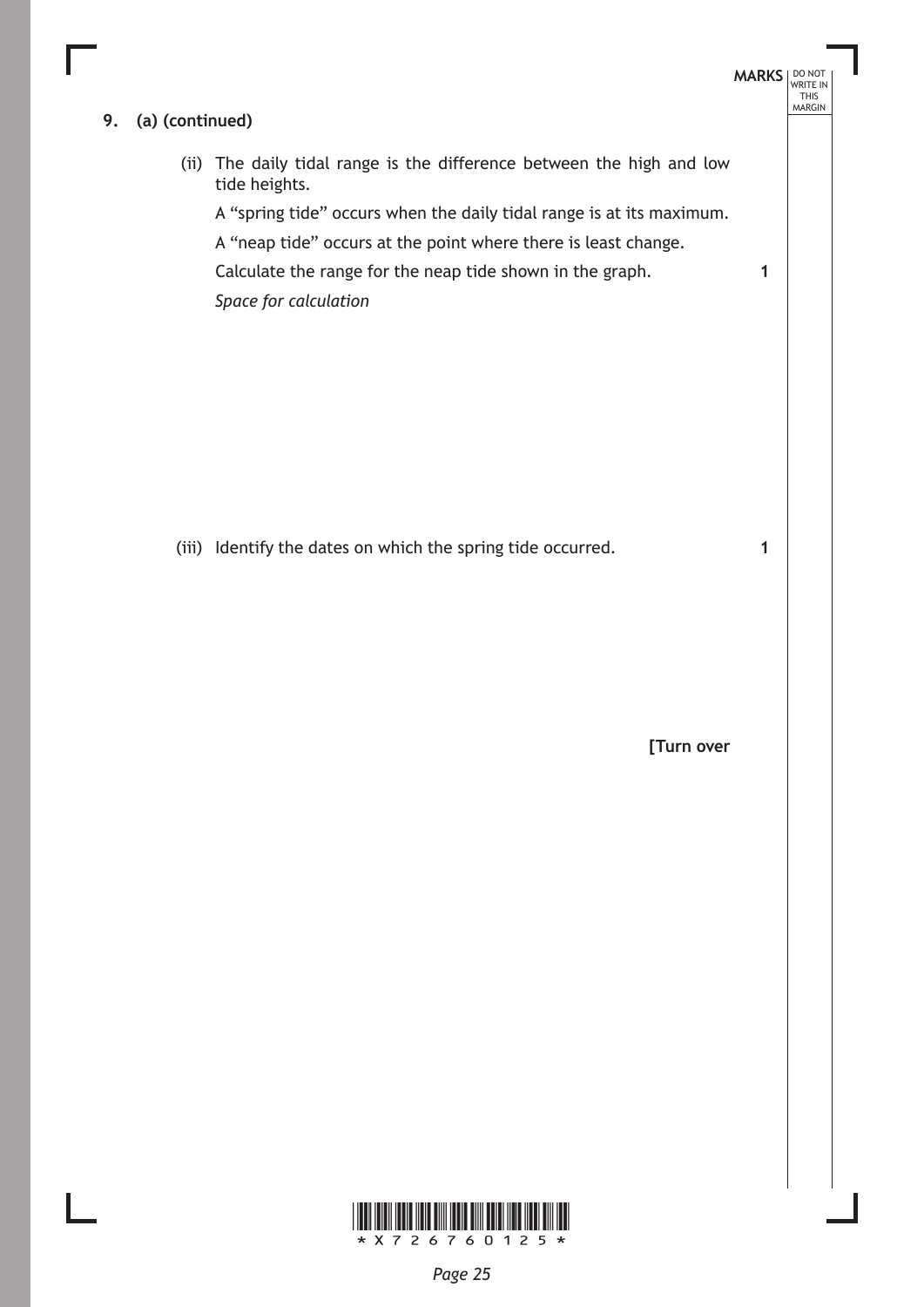

Describe the relationship between phases of the moon and the spring and neap tides. **2**



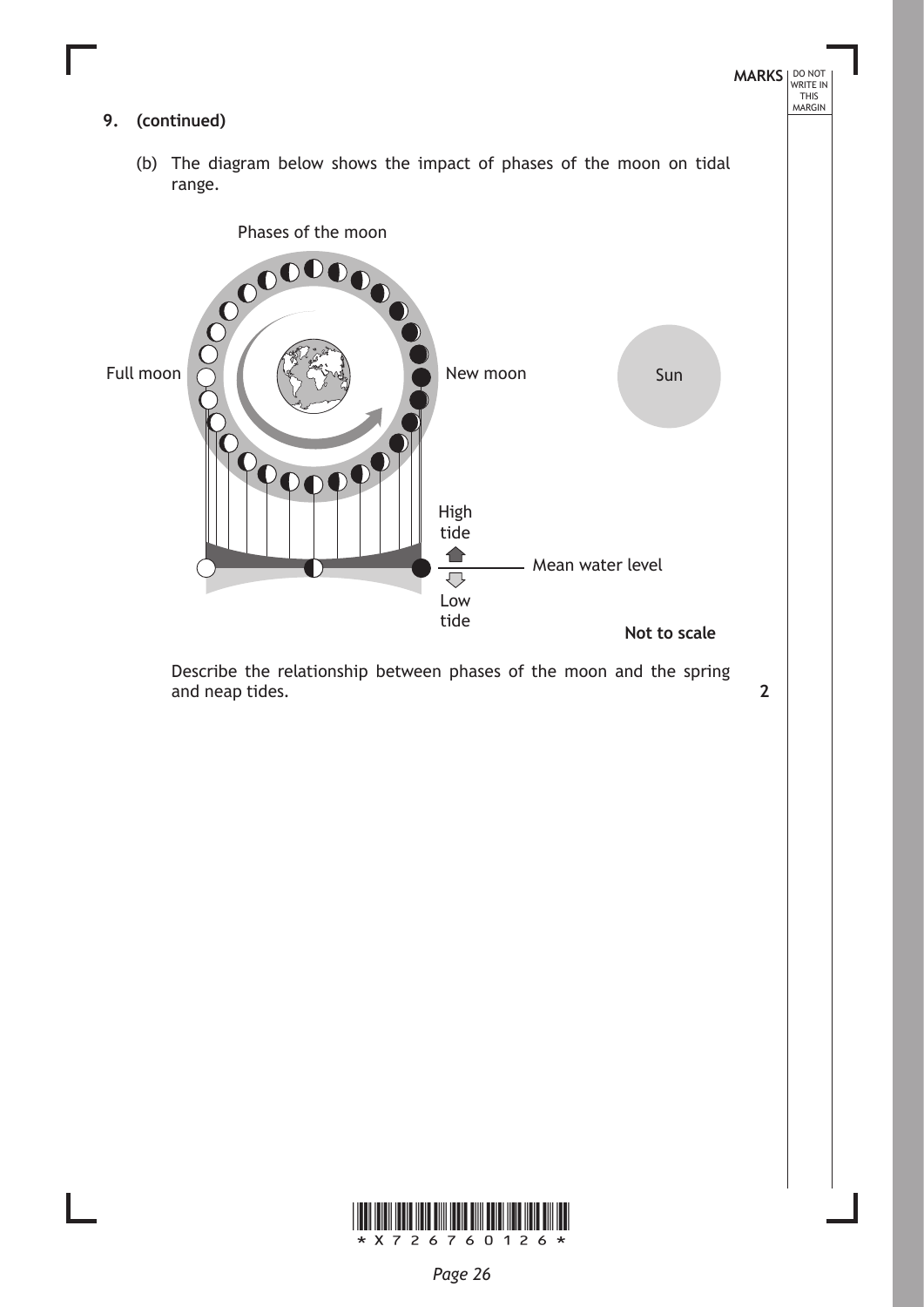## **MARKS** NO NOT THIS MARGIN

**4**

#### **9. (continued)**

(c) The Coriolis effect plays a role in both oceanic and atmospheric circulation.

Explain the differing impact of the Coriolis effect on **atmospheric circulation** at the equator compared with its effect in the northern and southern hemispheres.

You may wish to include a diagram as part of your answer.

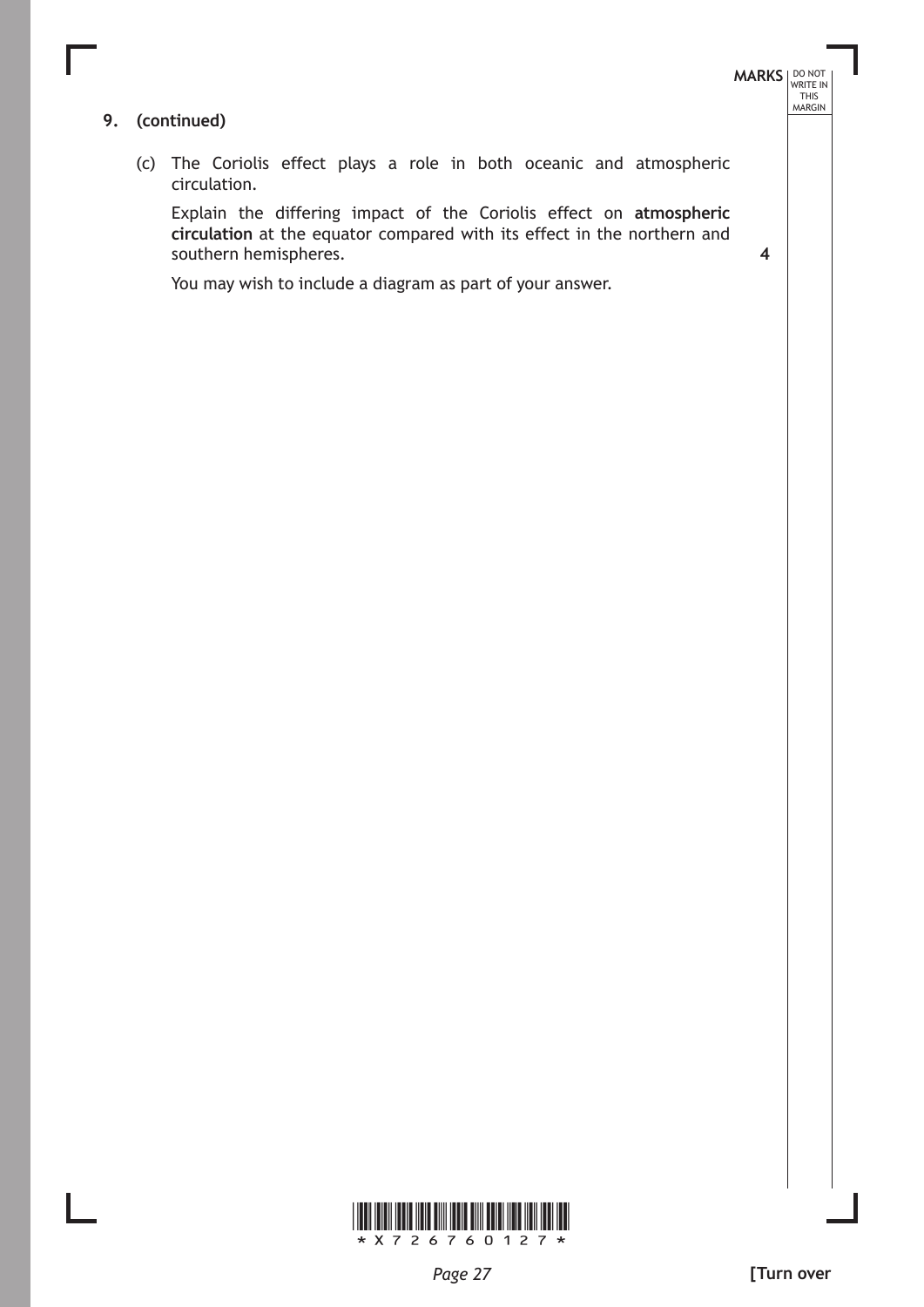

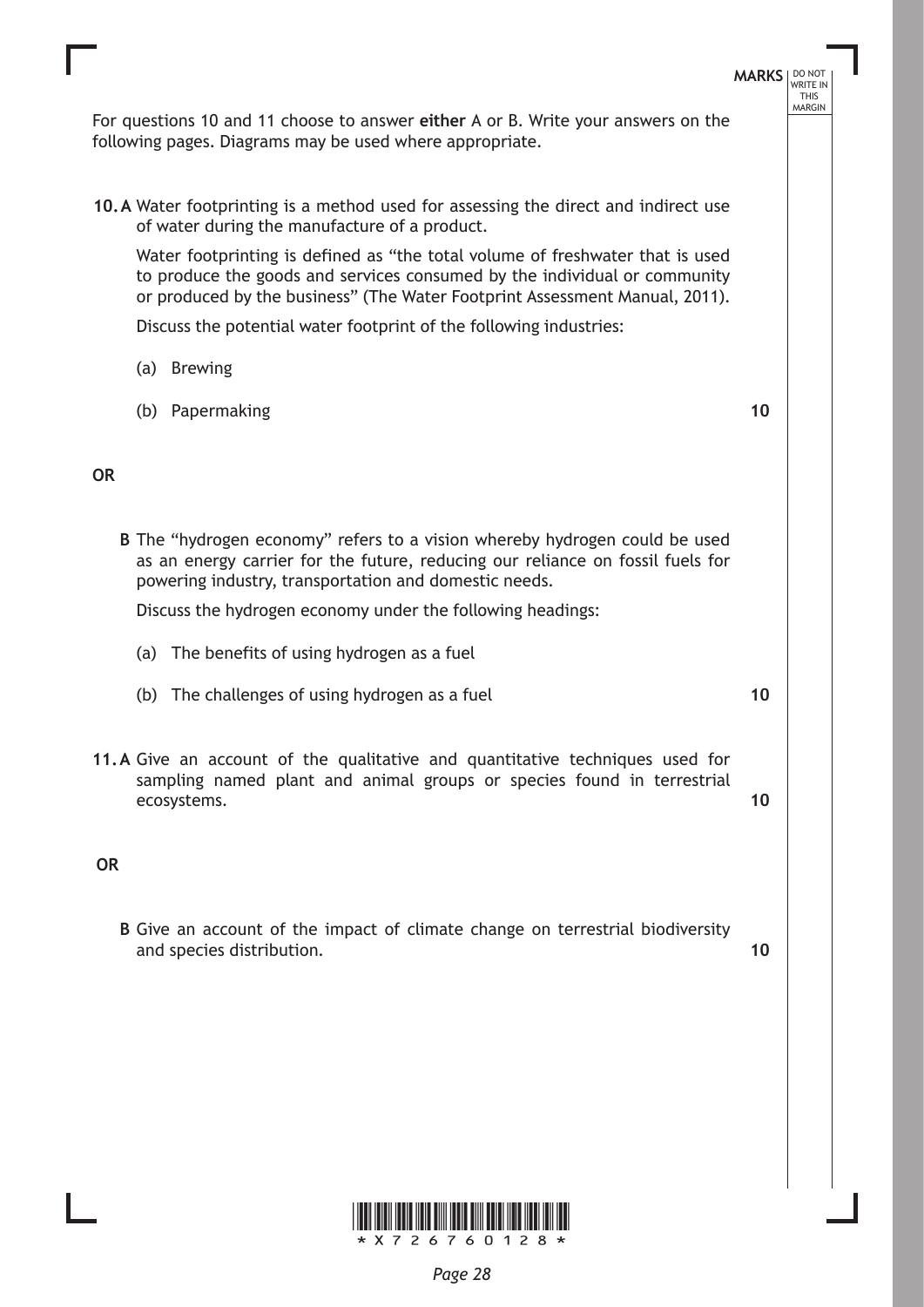**MARKS DO NOT
WRITE IN** <br>
THIS
MARGIN

### **SPACE FOR ANSWERS**

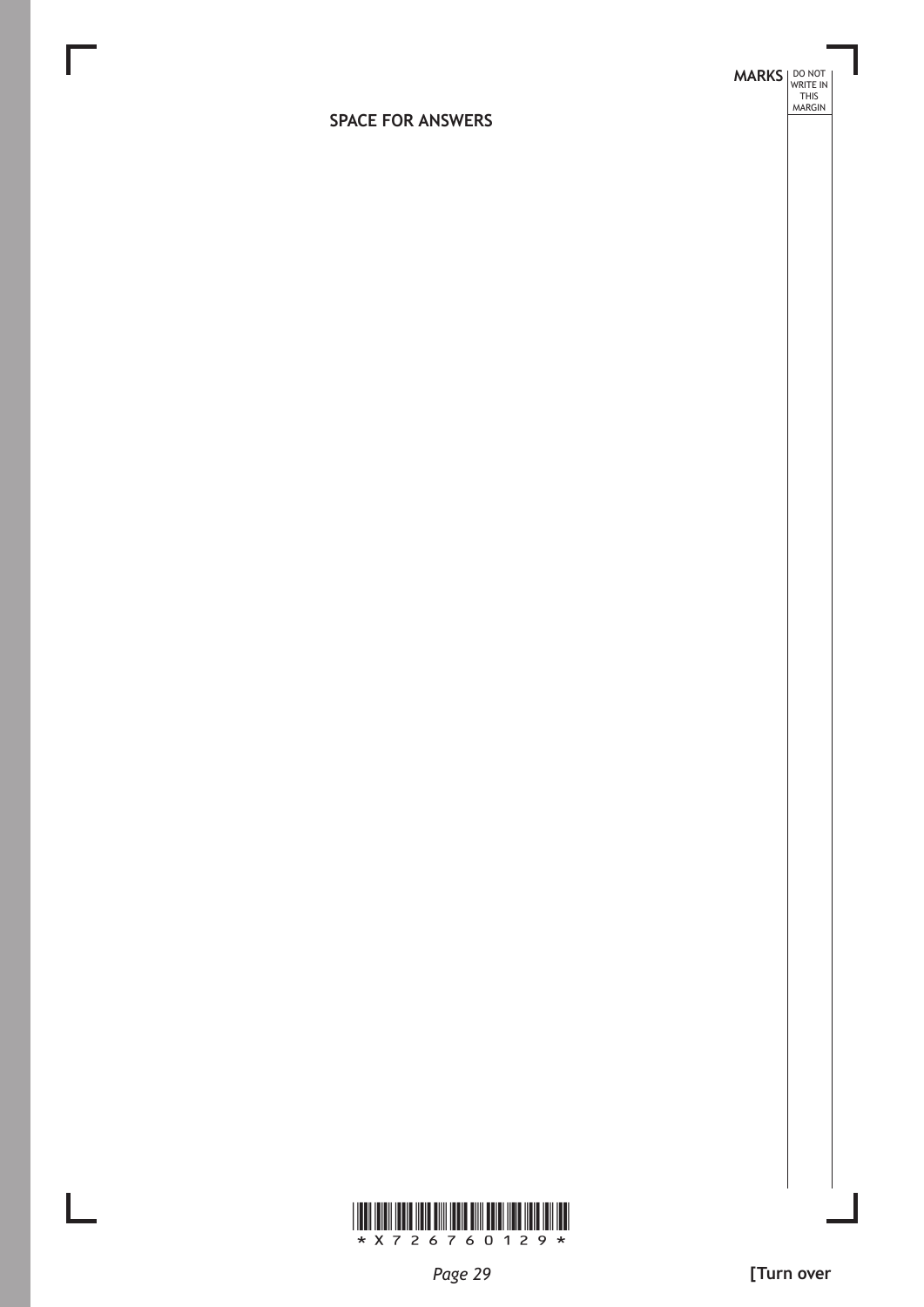## **SPACE FOR ANSWERS (continued)**

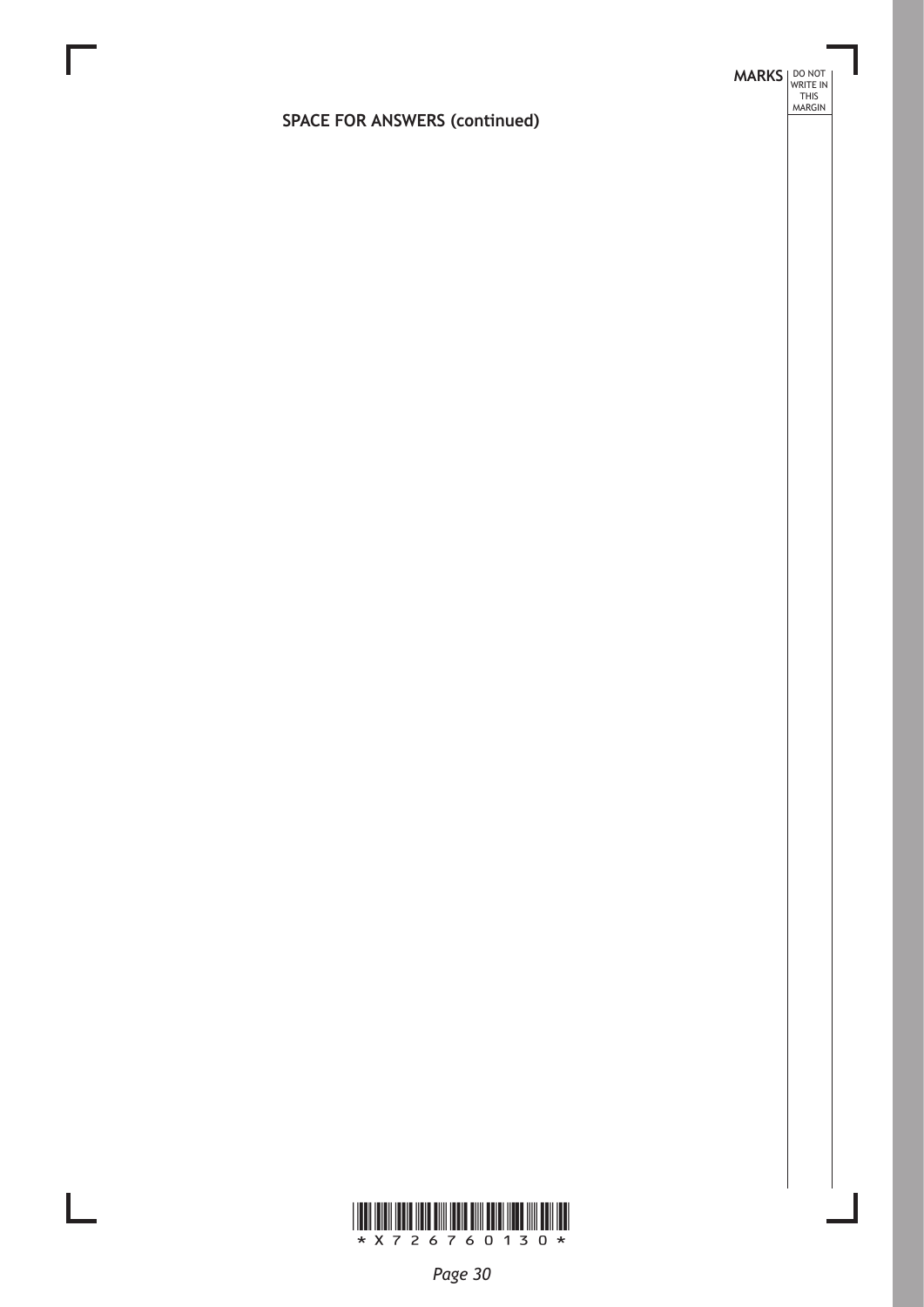# **MARKS DO NOT
WRITE IN** <br>
THIS
MARGIN

## **SPACE FOR ANSWERS (continued)**

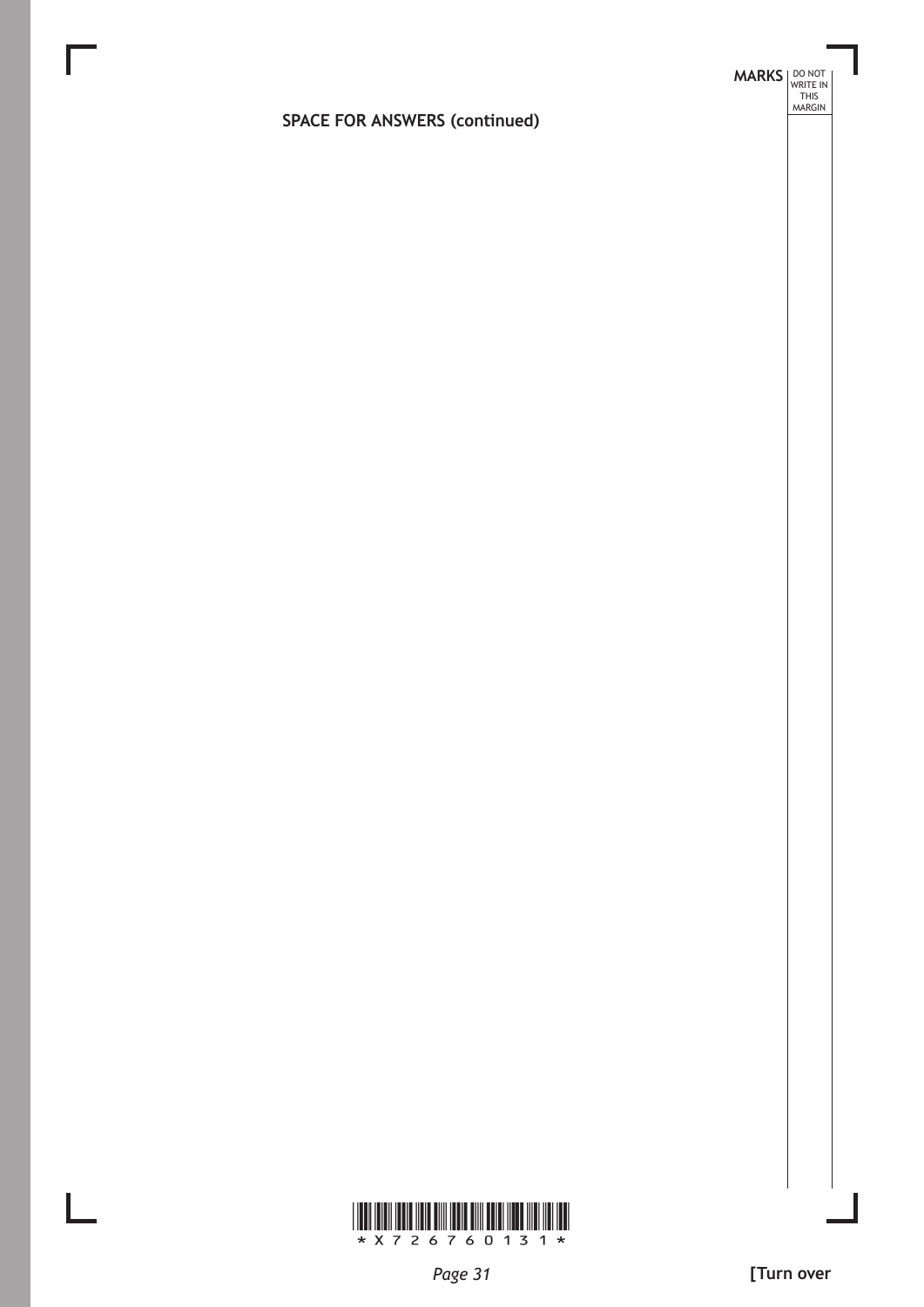## **SPACE FOR ANSWERS (continued)**

## **[END OF QUESTION PAPER]**

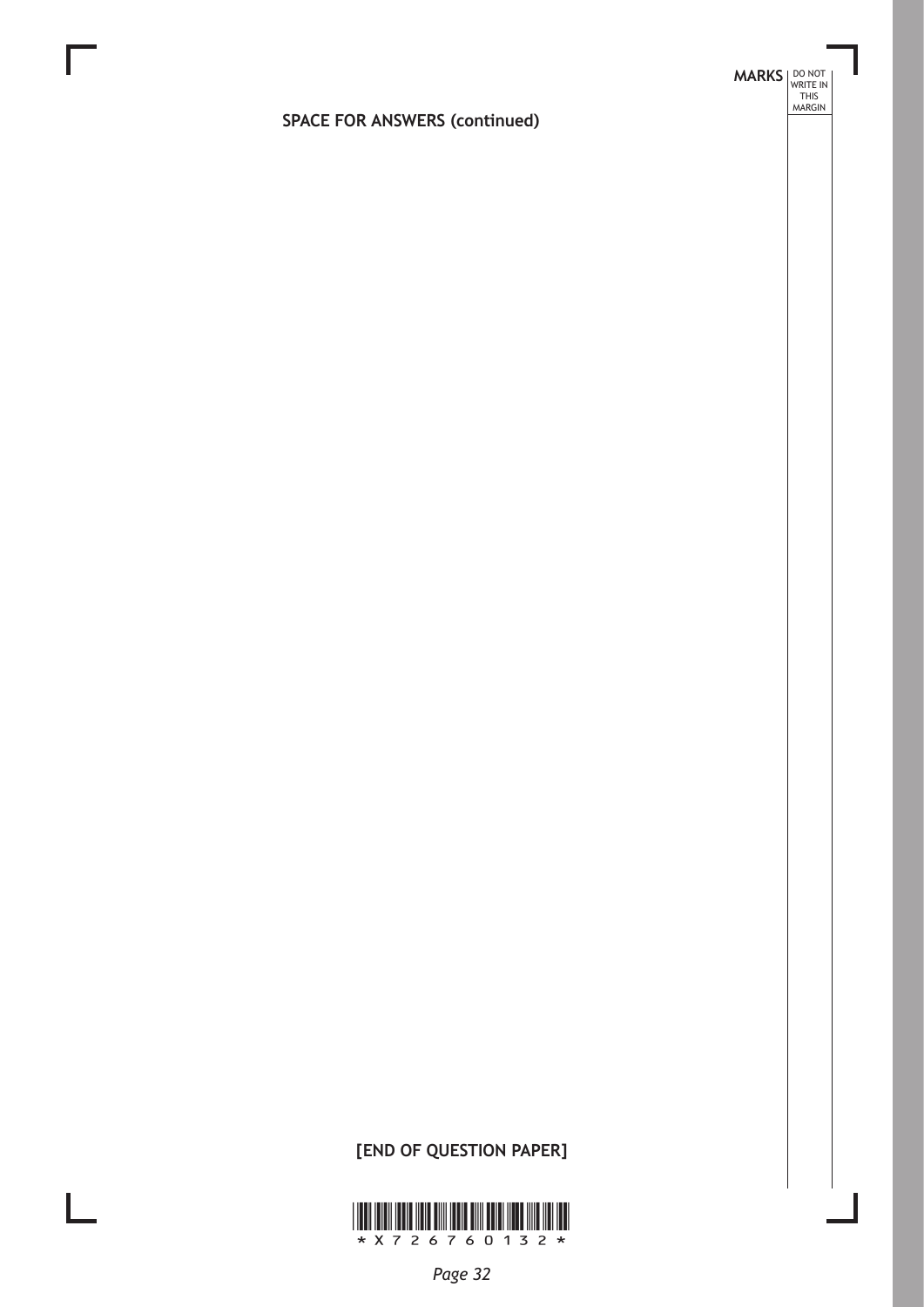#### **MARKS** NO NOT THIS MARGIN

#### **Additional graph paper for Question 8 (b)**



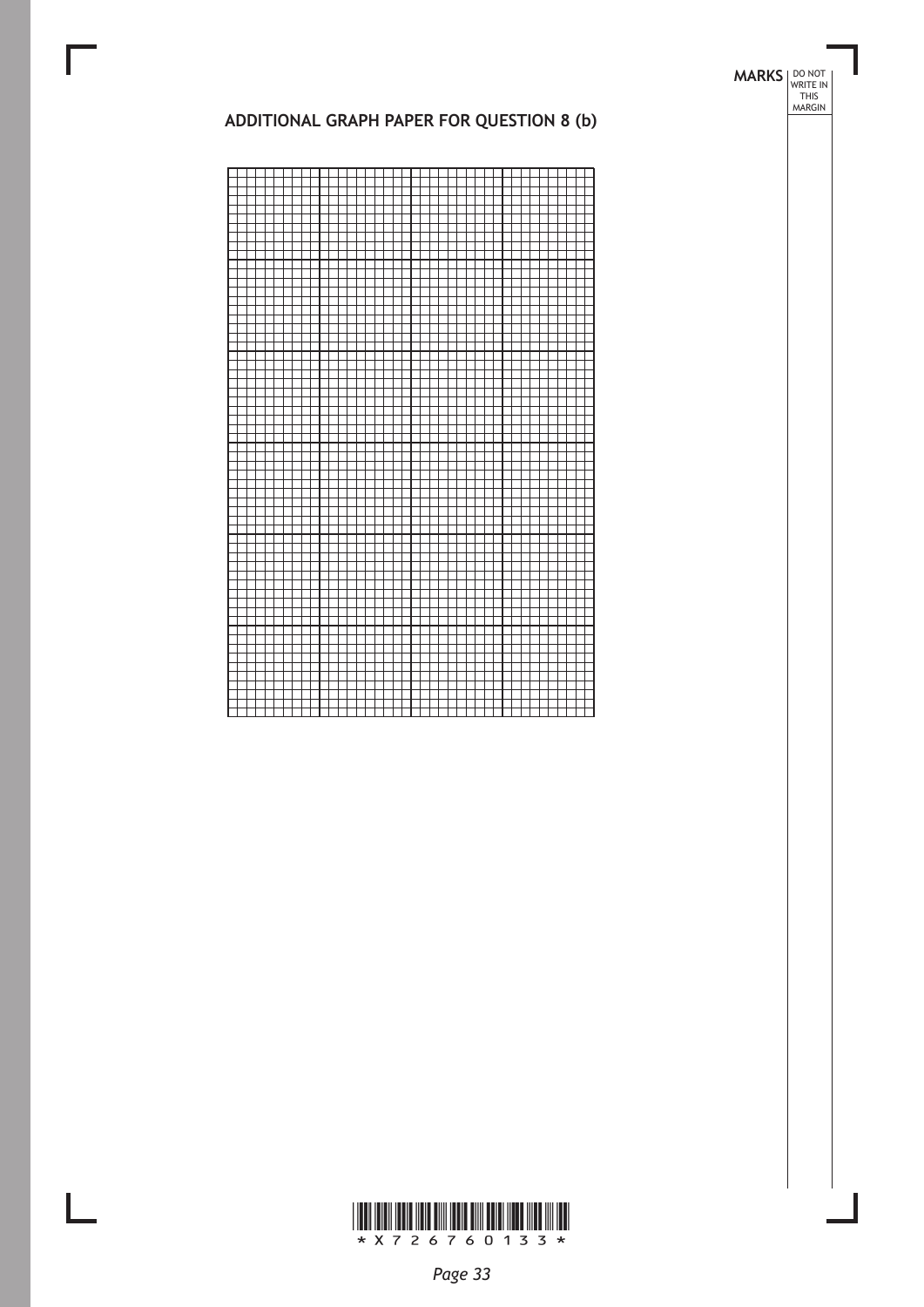## **MARKS DO NOT
WRITE IN** <br>
THIS
MARGIN

### **ADDITIONAL SPACE FOR ANSWERS AND ROUGH WORK**

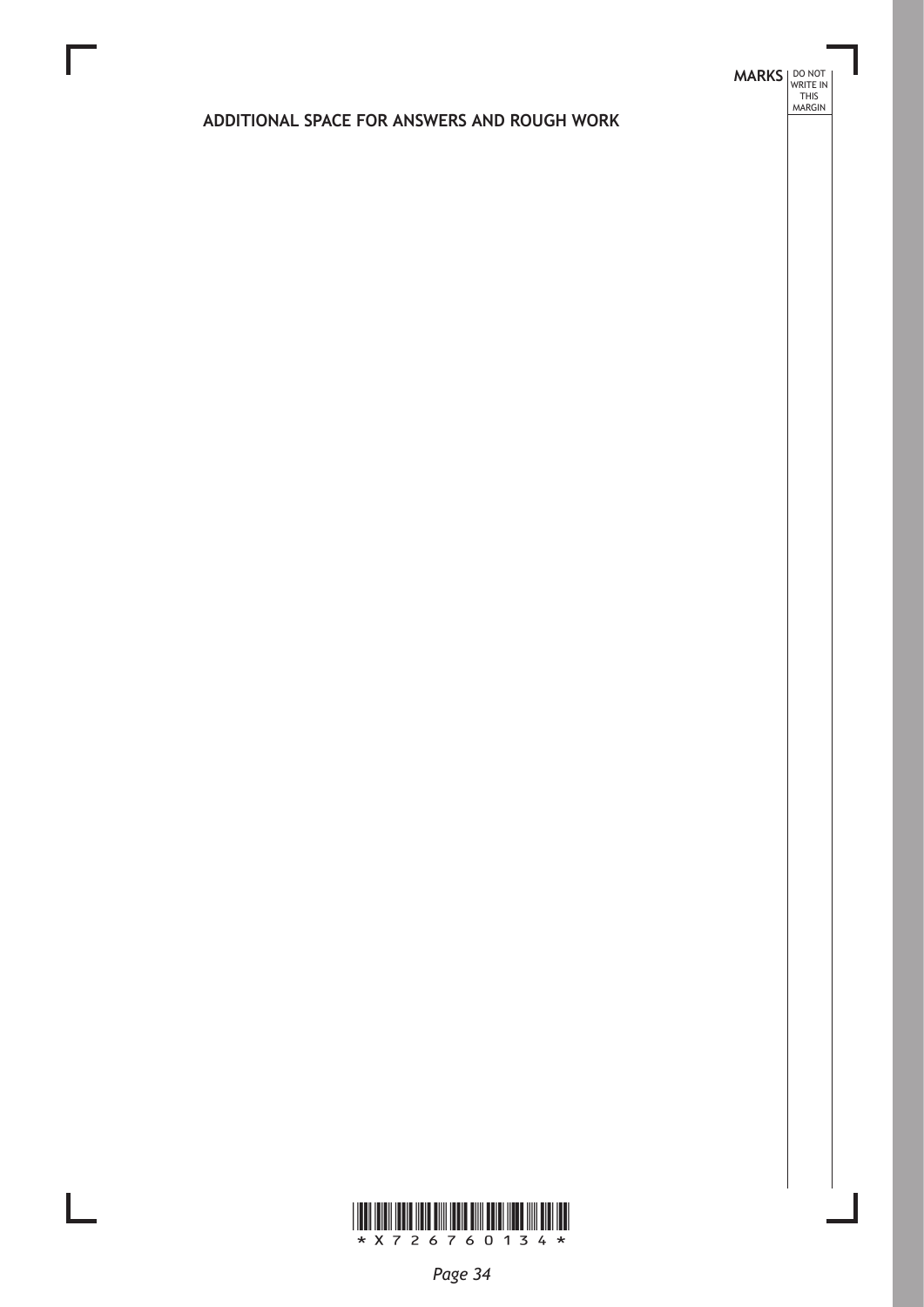## **MARKS DO NOT
WRITE IN** <br>
THIS
MARGIN

### **ADDITIONAL SPACE FOR ANSWERS AND ROUGH WORK**